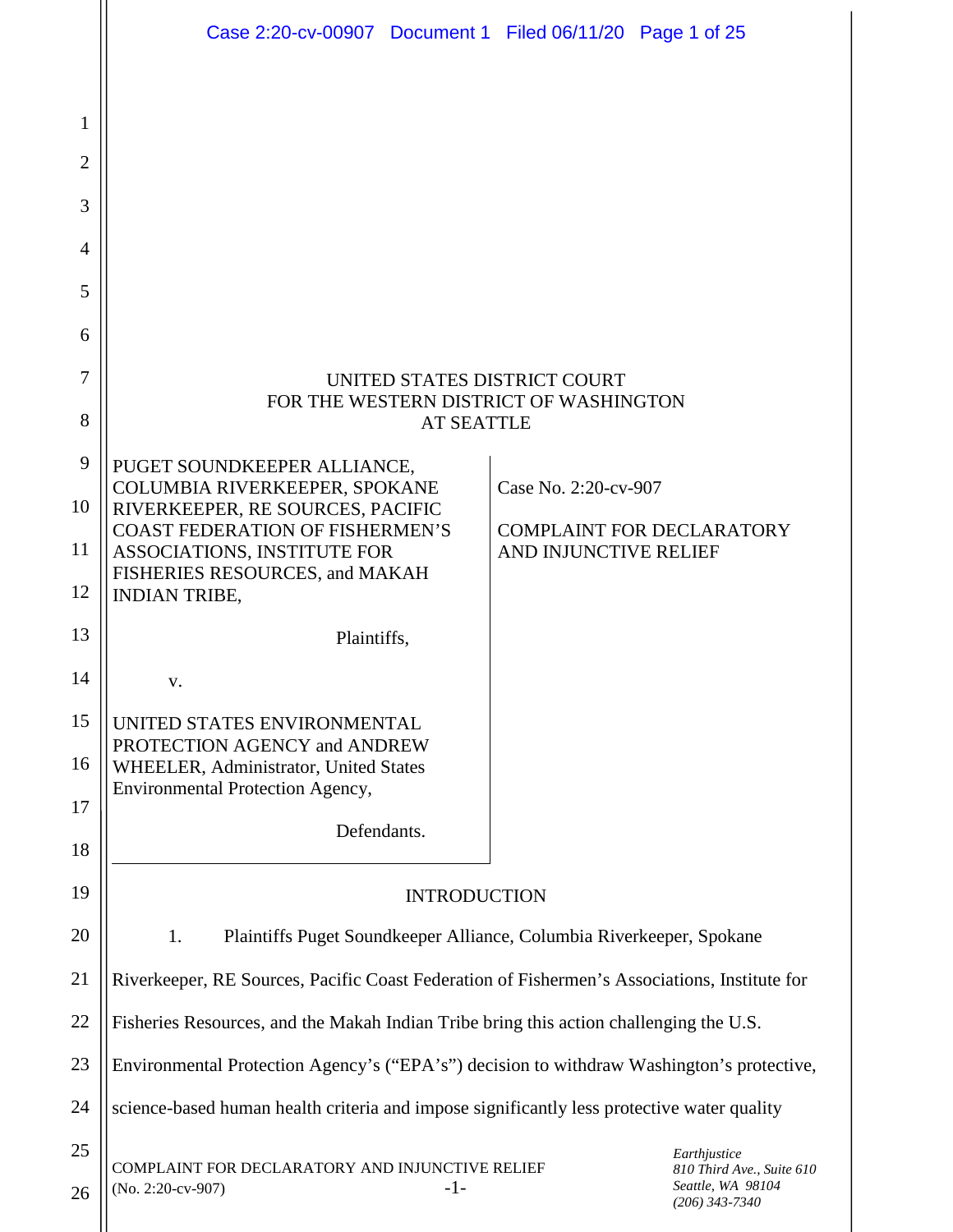1 2 3 standards on Washingtonians. EPA's actions exceed the agency's authority under the Federal Water Pollution Control Act ("Clean Water Act" or "CWA"), and are arbitrary and capricious, contrary to law, and an abuse of discretion under the Administrative Procedure Act ("APA").

4 5 6 7 8 9 10 11 12 13 2. The Clean Water Act requires states to develop water quality standards necessary to meet the requirements of the Clean Water Act—if a state fails to do so, EPA must promulgate and adopt such standards for the state. 33 U.S.C. § 1313. In either case, a state's water quality standards must protect designated uses of water. Designated uses include the "fishable and swimmable" protections of the Clean Water Act: protecting and cleaning up our nation's waters so that they are clean enough for drinking, for direct human contact, for fishing or recreation, for healthy aquatic resources, and for catching and consuming fish and shellfish. Water quality standards include designated uses, such as the protection of recreational contact and protection and propagation of fish and wildlife, and criteria necessary to ensure that those designated uses are attained and protected.

14 15 16 17 18 19 20 21 3. One of the ways water pollution adversely affects human health is through the consumption of fish and shellfish that have accumulated toxic water pollutants in fish tissue. Therefore, determining the amount of fish people in a state actually consume is a critical component of setting human health water quality criteria. In setting human health water quality criteria, a state must set the allowable level of toxic pollutants low enough that fish remain safe to eat in quantities consumed by residents in the state. If a state uses a fish consumption rate that is less than the amount of fish actually consumed by state residents as a foundation for a water quality standard, the commensurate human health criteria will be too lenient and people consuming fish will ingest levels of toxics that will put them at risk for adverse health consequences. Failure to adopt human health criteria based on an accurate fish consumption rate

26

COMPLAINT FOR DECLARATORY AND INJUNCTIVE RELIEF  $(No. 2:20$ -cv-907)  $-2$ -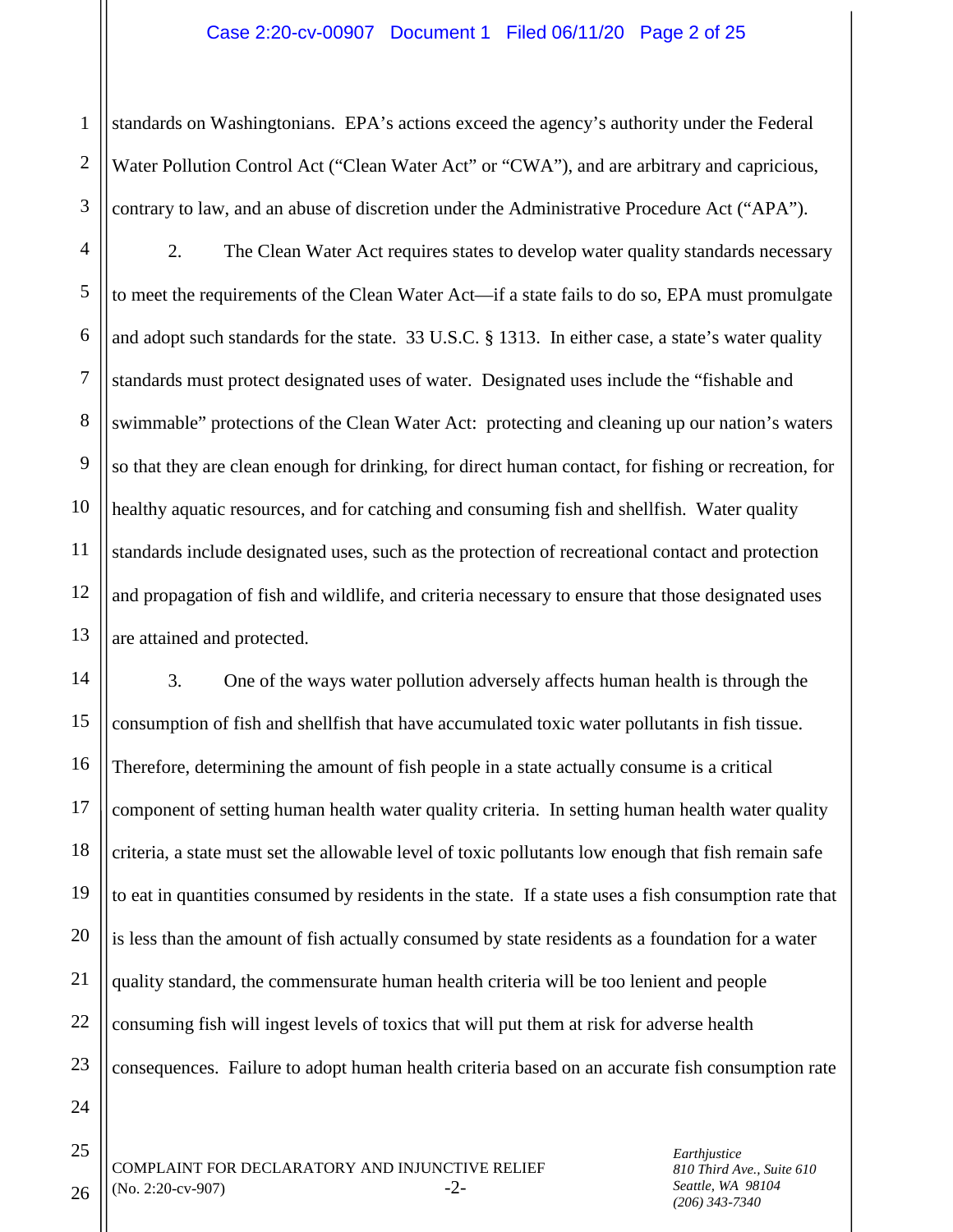1 2 is a failure to promulgate water quality standards that meet the requirements of the Clean Water Act.

3 4 5 6 7 8 9 10 4. On November 28, 2016, EPA disapproved 143 of Washington's proposed human health criteria as not adequately protective of human health and therefore contrary to the purposes and requirements of the Clean Water Act, and promulgated criteria that protect designated uses and otherwise meet the requirements of the Act. 81 Fed. Reg. 85,417 (Nov. 28, 2016); 40 C.F.R. § 131.45 (Washington's current, federally promulgated water quality standards). The EPA-promulgated human health criteria became effective on December 28, 2016. Washington has been working to implement these criteria for the past three and a half years.

11 12 13 14 15 16 17 18 19 20 21 22 23 5. On May 10, 2019, nearly two and a half years after the effective date of Washington's current human health criteria, EPA unilaterally decided to revise the criteria to make the state's water quality standards less protective. As detailed below, EPA did not comply with 33 U.S.C. § 1313(c)(4) when it decided to revise Washington's existing human health criteria. Nor did EPA explain or provide record evidence to support how the 2016 criteria that it previously rejected because they would not protect designated uses are now sufficiently protective. Instead, EPA decided it could rely on its "inherent authority" to reconsider its prior decision, thereby ignoring the process Congress established to revise a state's existing water quality standards. EPA's Reversal of the Nov. 15, 2016 Clean Water Act Section 303(c) Partial Disapproval of Washington's Human Health Water Quality Criteria Submitted on August 1, 2016 and Decision to Approve Washington's Criteria (May 10, 2019), and accompanying Technical Support Document, are available at https://beta.regulations.gov/document/EPA-HQ-OW-2015-0174-0455.

24

25

26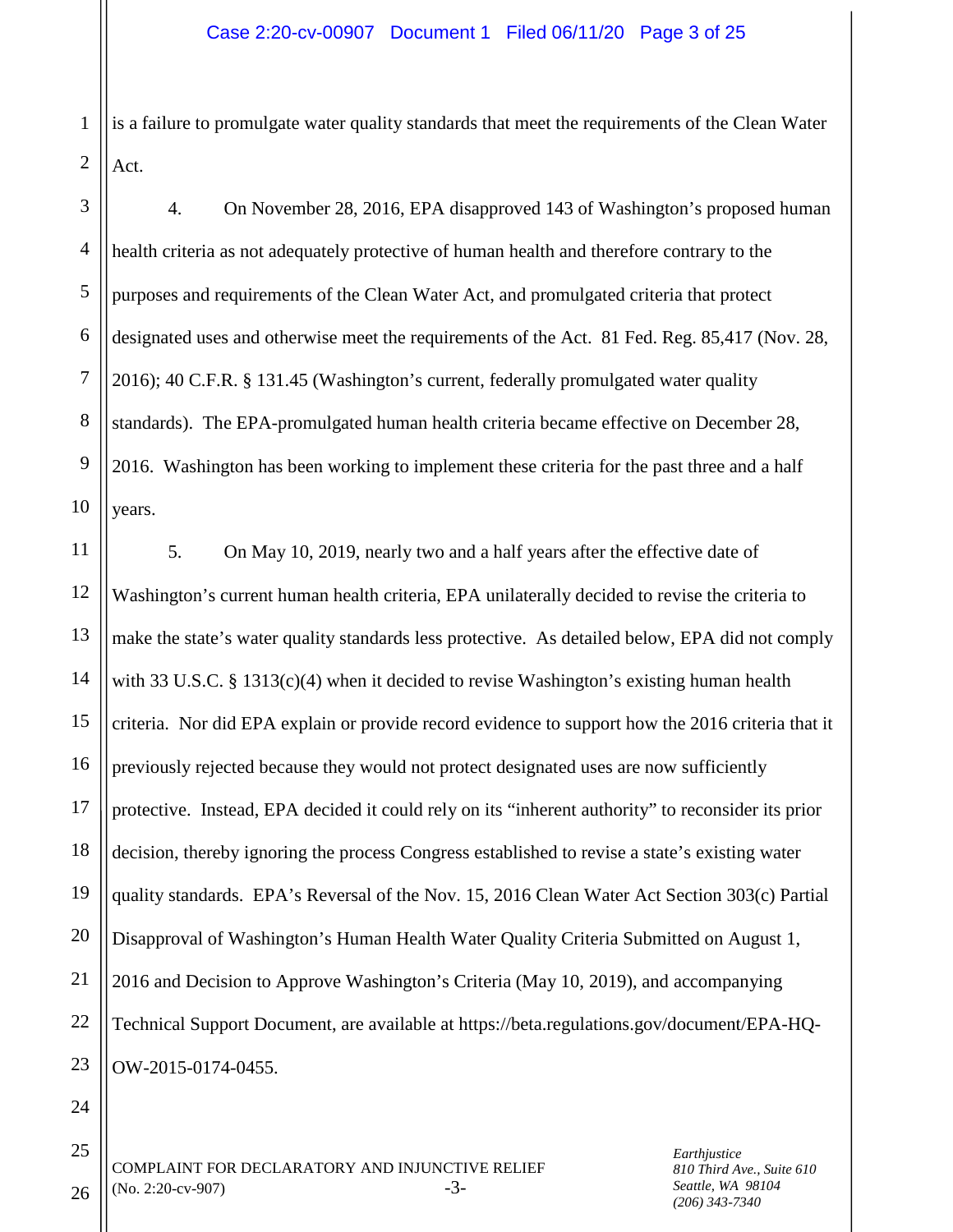1 2 3 4 5 6 6. In its May 10, 2019 decision, EPA noted that a separate rulemaking process to withdraw the federally promulgated criteria would need to be completed before Washington's previously disapproved criteria could take effect, which EPA purported to accomplish on May 13, 2020. Withdrawal of Certain Federal Water Quality Criteria Applicable to Washington, 93 Fed. Reg. 28,494 (May 13, 2020). Plaintiffs also challenge this final rule withdrawing the federally promulgated criteria.

7 8 9 10 11 12 7. EPA does not have inherent authority to ignore the process Congress established in the Clean Water Act to revise a state's existing water quality standards, nor does the voluminous record support EPA's decision. Accordingly, EPA's withdrawal of Washington's existing water quality standards and reversal of position on Washington's 2016 human health criteria submission is arbitrary, capricious, not in accordance with law, an abuse of discretion, and in excess of statutory authority.

13 14 15 16 8. As set forth in detail below, Plaintiffs seek a declaration invalidating and vacating both EPA's May 13, 2020 withdrawal of Washington's water quality standards and EPA's May 10, 2019 approval of Washington's 2016 proposed human health criteria. Plaintiffs further seek an injunction to prevent EPA from unlawfully weakening Washington's water quality standards.

### PARTIES AND STANDING

18 19 20 21 22 23 24 9. Plaintiff Puget Soundkeeper Alliance ("PSA") is a non-profit organization incorporated under the laws of Washington and recognized by the Internal Revenue Service as a tax-exempt organization under Section  $501(c)(3)$  of the Internal Revenue Code. PSA's donors and supporters reside on or near or recreate on or near the Puget Sound. PSA is located at 130 Nickerson Street, Suite 107, Seattle, WA 98109. PSA's mission is to protect and preserve the waters of Puget Sound by monitoring, cleaning up, and preventing pollutants from entering its waters. To accomplish its mission, PSA actively monitors the Puget Sound, enlisting a network

COMPLAINT FOR DECLARATORY AND INJUNCTIVE RELIEF  $(N<sub>0</sub>, 2:20-cv-907)$  -4-

26

25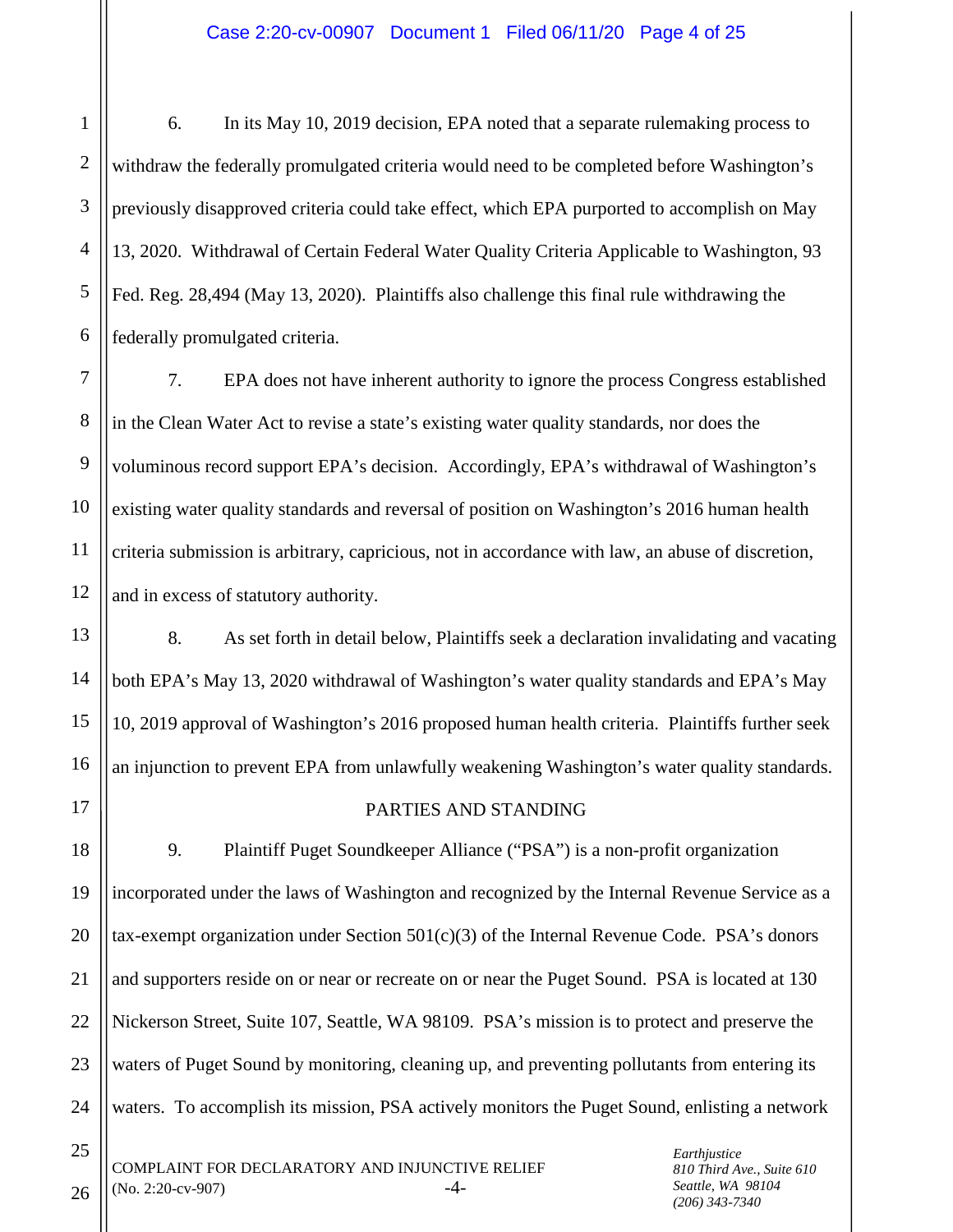1 2 3 4 5 6 of trained volunteers to detect and report pollution. PSA actively engages government agencies and businesses working to regulate pollution discharges from sewage treatment plants, industrial facilities, construction sites, municipalities, and other pollution generating sites. PSA also engages in administrative and permitting processes in Washington and nationally to ensure that the purposes and intent of the Clean Water Act are fully realized and enforced, and that regulations and permits are as stringent as required by the Act.

7 8 9 10 11 12 13 14 15 16 17 18 19 20 21 22 10. Plaintiff Columbia Riverkeeper is a non-profit organization incorporated under the laws of Washington and recognized by the Internal Revenue Service as a tax-exempt organization under Section 501(c)(3) of the Internal Revenue Code. Columbia Riverkeeper's donors and supporters reside on or near or recreate on the Columbia River, including residents in both the states of Washington and Oregon. Columbia Riverkeeper is located at 407 Portway Avenue, Suite 301, Hood River, OR 97031. Columbia Riverkeeper's mission is to restore and protect the water quality of the Columbia River and all life connected to it, from the headwaters to the Pacific Ocean. To achieve its goals for the Columbia River watershed and estuary, Columbia Riverkeeper uses an integrated strategy of community-based grassroots organizing, public education, legal enforcement, and hands-on community involvement in tangible river protection projects. Enforcement of Clean Water Act laws and permits is an integral part of Columbia Riverkeeper's work on the Columbia River. In addition, a significant part of Columbia Riverkeeper's mission is to encourage and promote the use of the Columbia River for fishing and fish consumption. Toxic pollution due to inadequate standards undermines Columbia Riverkeeper's members' ability to eat locally caught fish without fear of toxic pollution.

COMPLAINT FOR DECLARATORY AND INJUNCTIVE RELIEF  $(No. 2:20$ -cv-907)  $-5$ - *Earthjustice 810 Third Ave., Suite 610 Seattle, WA 98104 (206) 343-7340*

26

23

24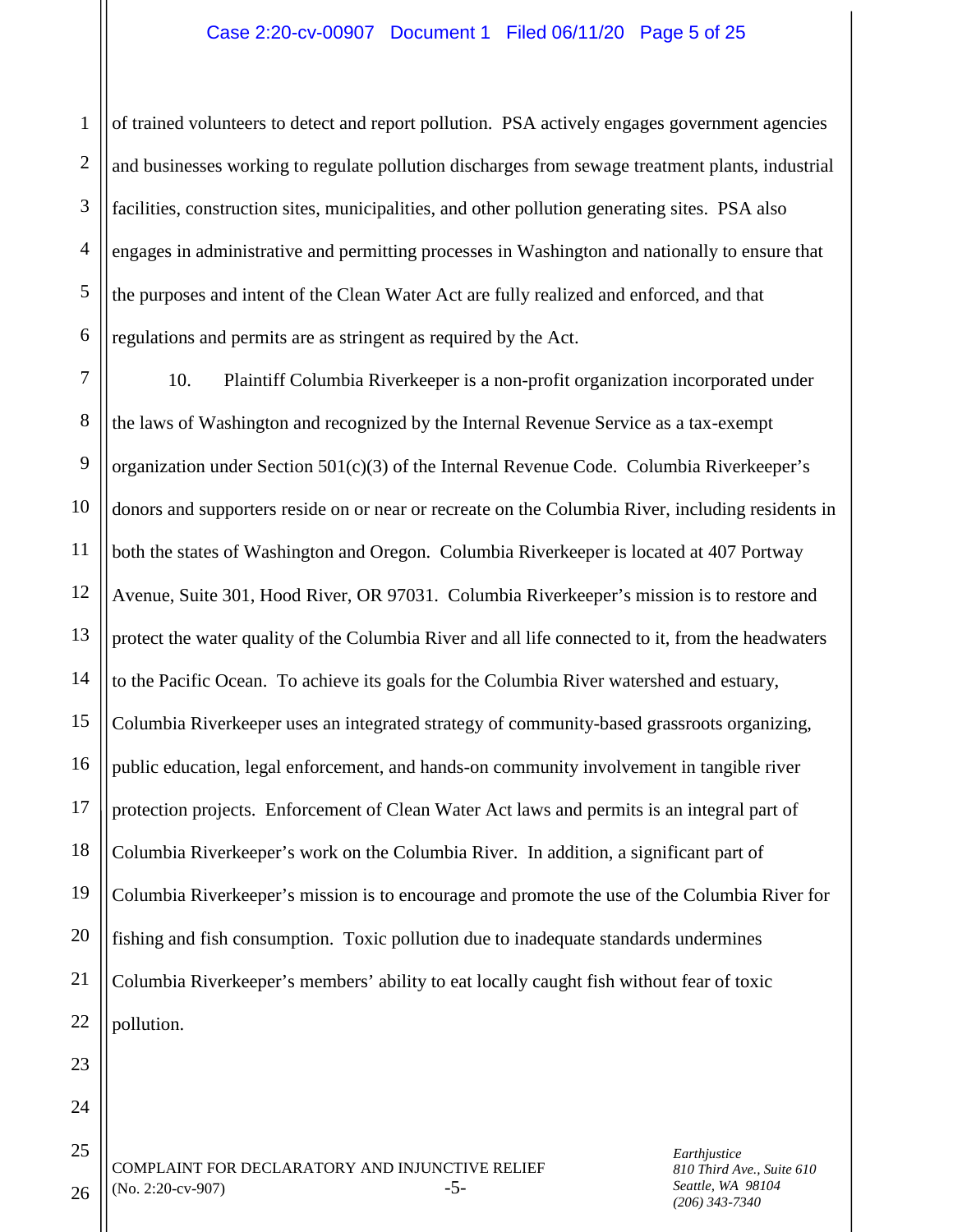#### Case 2:20-cv-00907 Document 1 Filed 06/11/20 Page 6 of 25

1 2 3 4 5 6 7 8 9 10 11 11. Plaintiff Spokane Riverkeeper is a non-profit organization incorporated under the laws of Washington and recognized by the Internal Revenue Service as a tax-exempt organization under Section  $501(c)(3)$  of the Internal Revenue Code. Spokane Riverkeeper's donors and supporters reside on or near or recreate in the Spokane River Watershed. Spokane Riverkeeper is located at 35 W. Main Avenue, Suite 308, Spokane, WA 99201. Spokane Riverkeeper is dedicated to protecting and restoring the health of the Spokane River Watershed. Spokane Riverkeeper accomplishes its goals by collaborating, educating, and, when necessary, litigating to preserve the Spokane River's health through the Clean Water Act and other laws. A significant part of Spokane Riverkeeper's mission is to encourage and promote the use of the Spokane River in hopes that river users will turn into river protectors. Toxic pollution due to inadequate standards degrades the river experience for Spokane Riverkeeper and its supporters.

12 13 14 15 16 17 18 19 20 21 22 23 12. Plaintiff RE Sources is a non-profit organization, incorporated under the laws of Washington and recognized by the Internal Revenue Service as a tax-exempt organization under Section 501(c)(3) of the Internal Revenue Code. RE Sources's donors and supporters reside on or near or recreate on or near the northern Puget Sound. RE Sources is located at 2309 Meridian Street, Bellingham, WA 98225. North Sound Baykeeper ("Baykeeper") is a program of RE Sources. Baykeeper works to protect and restore the marine and nearshore habitats of the northern Puget Sound region. Enforcement of Clean Water Act laws and permits is integral to achieving Baykeeper's goals. RE Sources is an environmental grassroots organization and Baykeeper works to fight pollution and protect waterways in Whatcom and parts of Skagit counties through public education and outreach, community science and monitoring, pollution patrols and community reporting, review and submission of technical comments, and when necessary, litigation. Many Baykeeper supporters consume fish and/or recreationally harvest

24

25

26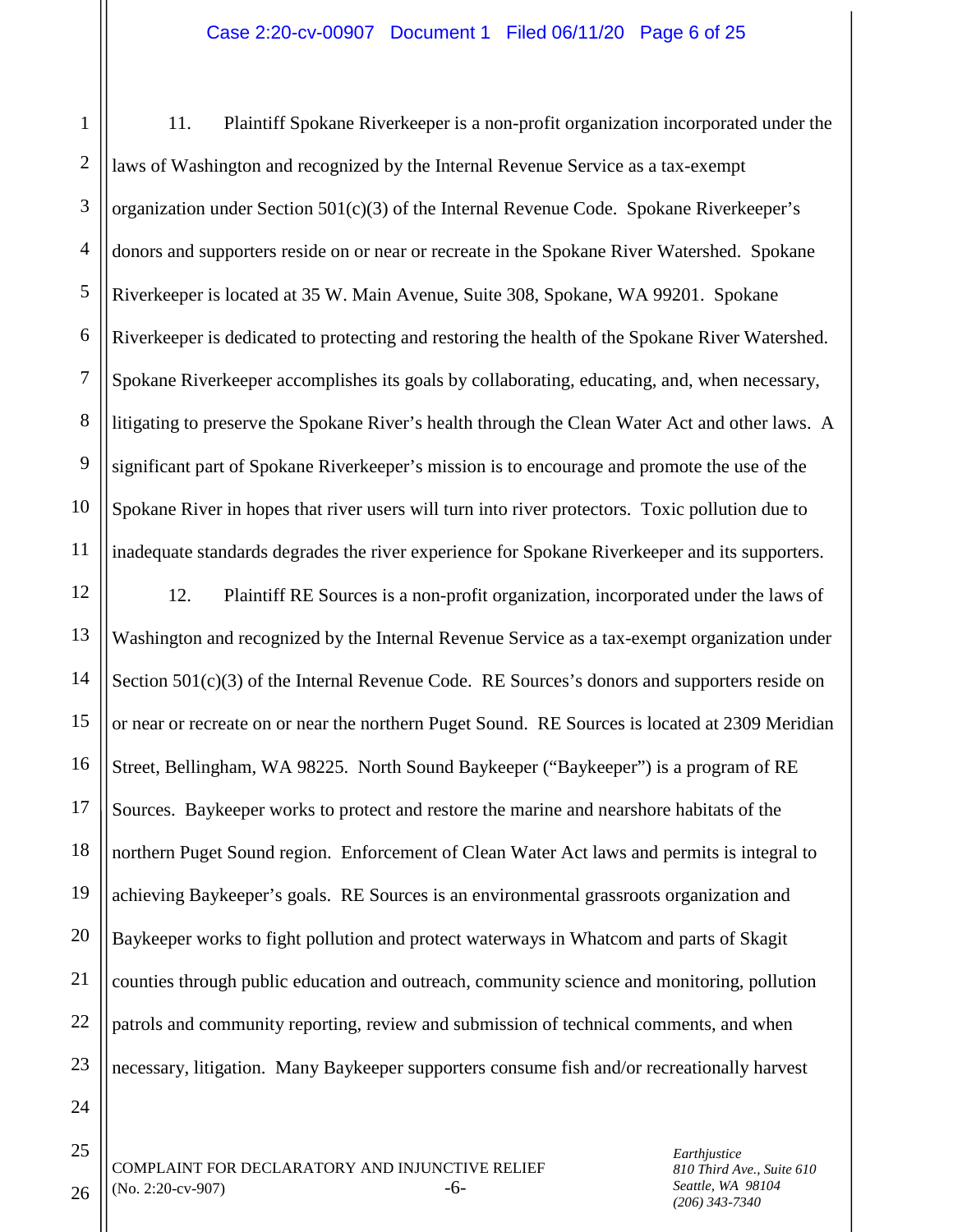1 2 3 fish and shellfish and are all at risk—in addition to the waterways of the North Sound watershed that Baykeeper protects—if Washington's water quality standards do not adequately account for the amount of fish Washingtonian's actually consume.

4 5 6 7 8 9 10 11 12 13 14 15 16 13. Plaintiff Pacific Coast Federation of Fishermen's Associations ("PCFFA") is a trade organization of commercial fishing families that works to protect fish and fish habitat from pollution and to promote restoration where fish habitat and health are degraded. PCFFA's principal place of business is in San Francisco, California, and a Northwest Regional Office is located in Eugene, Oregon. PCFFA is the largest organization of commercial fishermen on the West Coast. It consists of a federation of 17 smaller commercial fishermen's vessel owners' associations, trade associations, port associations, and marketing associations with membership throughout Washington, Oregon, and California. PCFFA also has "at-large" members who are unaffiliated with any particular fishermen's association but have become individual members of PCFFA. Collectively, PCFFA represents nearly 1,000 west coast commercial fishing families. Many of PCFFA's members derive all or part of their income from the harvesting of fish in or near Washington waters or fish that originate in Washington waters. Failure to adequately protect fish and fish consumers impairs the commercial interests of PCFFA and its members.

17 18 19 20 21 22 23 14. Plaintiff Institute for Fisheries Resources ("IFR") is a California non-profit organization that works to protect and restore fish populations and the human economies that depend on them by establishing alliances among fishing men and women, with government agencies, and with concerned citizens. IFR advocates for reforms to protect fish health and habitat throughout the U.S. West Coast and has successfully advocated for dam removals, improved pesticide controls, and enhanced marine and watershed conservation regulations throughout the West Coast. IFR's principle place of business is in San Francisco, California, and

24

25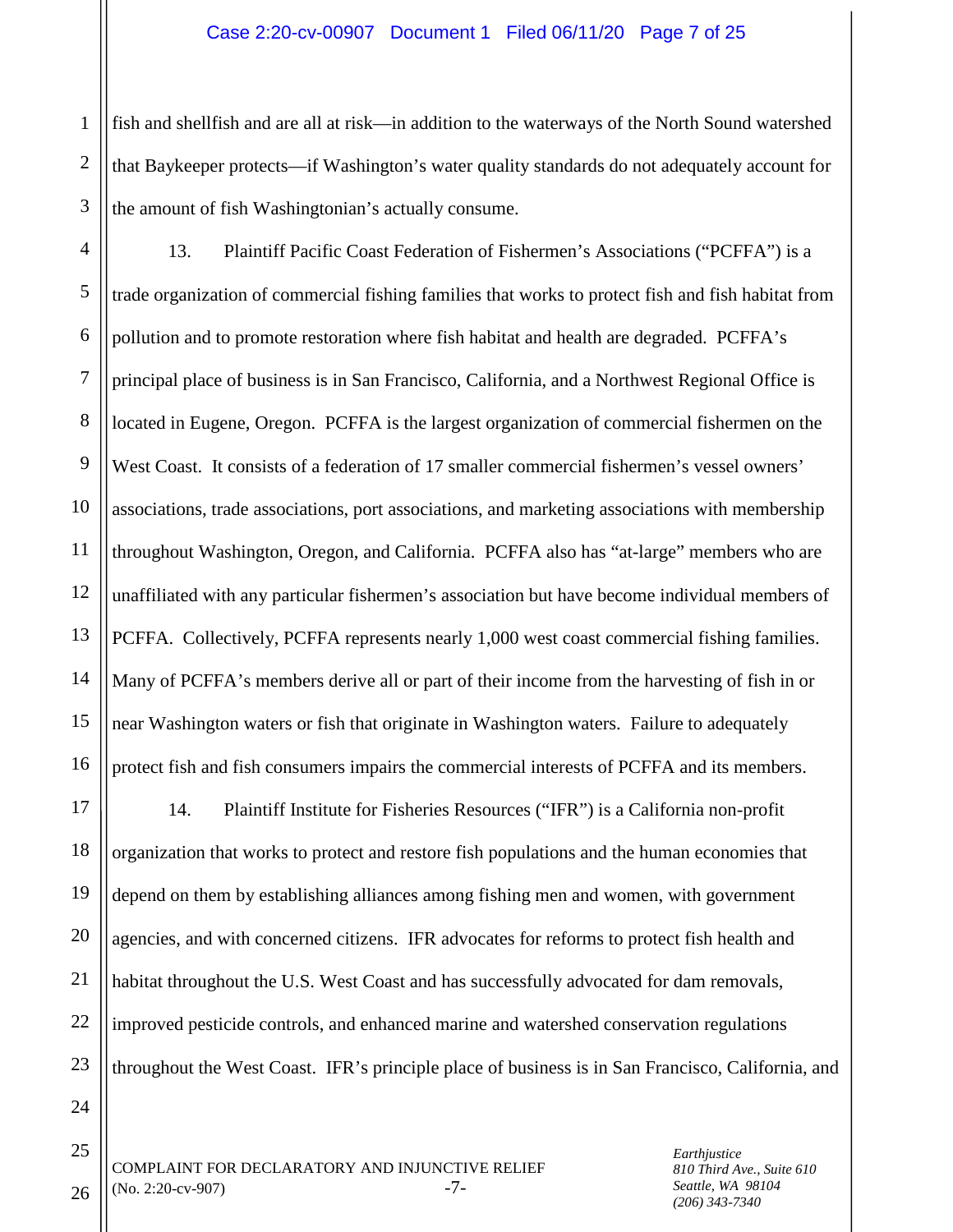1 2 3 4 5 IFR also maintains a Northwest Regional Office in Eugene, Oregon. Most of IFR's at least 850 contributors are commercial fishermen. IFR and PCFFA have common Board members, general membership, and staff; however, IFR is a separate organization that focuses on marine resources protection and conservation. IFR and its members are directly and indirectly injured by EPA's failure to adequately protect fish and fish consumers in Washington.

6 7 8 9 10 11 12 13 14 15 16 17 18 19 15. Plaintiff Makah Indian Tribe ("Tribe") is a sovereign federally recognized Indian tribe based in Neah Bay, Washington. The Tribe is the sole tribal signatory to the 1855 Treaty of Neah Bay with the United States, and in the Treaty secured rights including the "right of taking fish and of whaling or sealing at usual and accustomed grounds and stations." 12 Stat. 939, at Art. IV. Members of the Makah Tribe and their ancestors have resided and fished on the northwest Olympic Peninsula since time immemorial. Fishing, shellfishing, and eating other marine foods remain fundamental to the Tribe's subsistence and cultural identity. Fishing under the Treaty right provides widespread benefits to the members of the Tribe who live on the Makah Reservation, and is the Tribe's most important economic activity. The Tribe staffs a Fisheries Management Department, which includes biologists, ecologists, and policy analysts, devoted to the research and monitoring of environmental conditions and fisheries resources. The Tribe, both independently and through the Northwest Indian Fisheries Commission, submitted comments to the EPA opposing the rescission of the federal human health criteria standards and instatement of deficient water quality standards that EPA previously disapproved.

20 21 22 23 16. Defendant United States Environmental Protection Agency ("EPA") is an agency of the United States charged with overseeing and approving or disapproving state water quality standards pursuant to 33 U.S.C. § 1313 to protect the public health or welfare, enhance the quality of water, and serve the purposes of the Clean Water Act.

24 25

26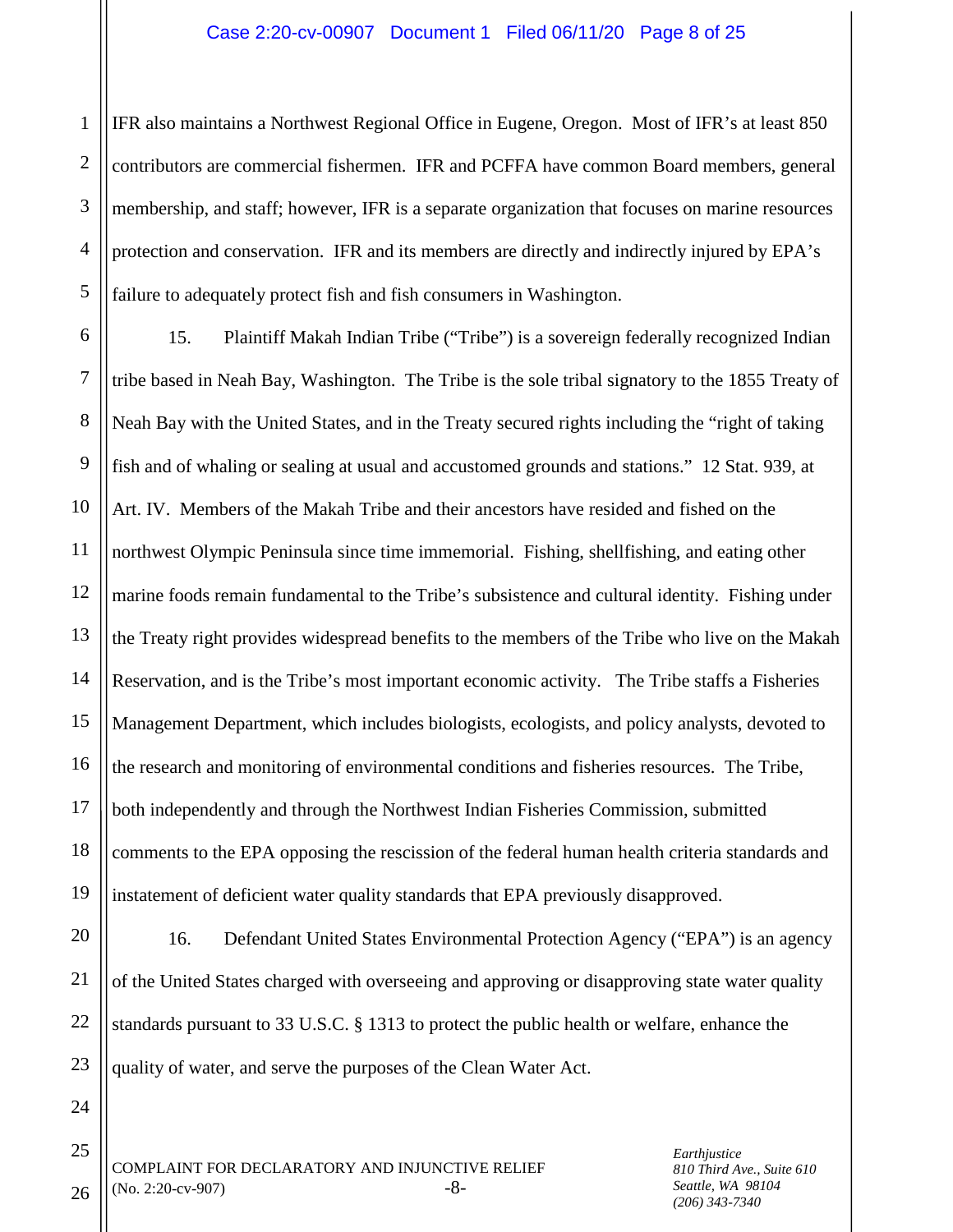3 17. Defendant Andrew Wheeler, the Administrator of EPA, is the chief officer of EPA, the federal official ultimately responsible for EPA's administration and implementation of its legal duties. Administrator Wheeler is sued in his official capacity.

4 5 6 7 8 9 10 18. Plaintiffs have representational standing to bring this action. EPA's weakening of Washington's water quality standards has an adverse impact on Plaintiffs and Plaintiffs' members' ability to use and enjoy water bodies in Washington, and has injured the recreational, environmental, aesthetic, and/or other interests of Plaintiffs and their members. These injuries are traceable to EPA's unlawful approval of inadequate human health criteria, and EPA's related withdrawal of Washington's current, protective criteria. Plaintiffs' injuries are capable of redress by action of this Court.

12 13 14 15 16 19. Plaintiffs have organizational standing to bring this action. Plaintiffs have been actively engaged in a variety of educational and advocacy efforts to improve water quality and to improve protective health standards such as the fish consumption rate in Washington's waters. EPA's decision to withdraw the federally promulgated criteria and approve standards that fail to protect designated uses affects Plaintiffs' clean water advocacy efforts. These injuries are fairly traceable to Defendants' violations and are redressable by the Court.

17

18

19

20

1

2

11

# JURISDICTION AND VENUE

20. Plaintiffs bring this action for review pursuant to the Administrative Procedure Act, 5 U.S.C. §§ 701-706, a declaratory judgment pursuant to 28 U.S.C. § 2201, and injunctive relief pursuant to 5 U.S.C. § 705.

21 22 21. This court has jurisdiction over this action pursuant to 28 U.S.C. § 1331 (federal question jurisdiction), § 2201 (declaratory judgment), and § 2202 (further relief).

23 24 22. Venue is properly vested in this Court under 28 U.S.C. § 1391(e) because Plaintiffs PSA, RE Sources, and the Makah Indian Tribe reside and maintain headquarters in the

COMPLAINT FOR DECLARATORY AND INJUNCTIVE RELIEF  $(No. 2:20$ -cv-907)  $-9$ - *Earthjustice 810 Third Ave., Suite 610 Seattle, WA 98104 (206) 343-7340*

26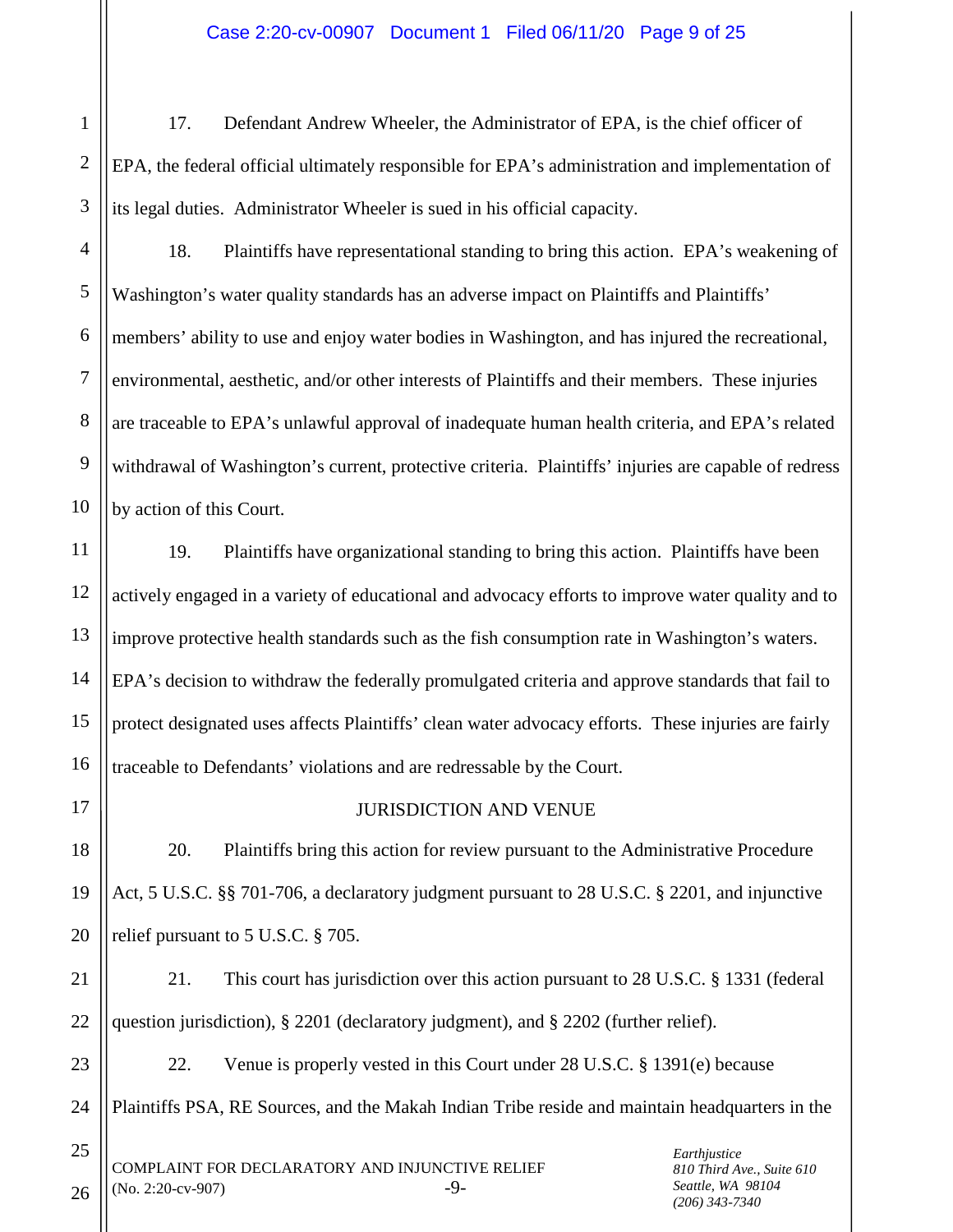1 2 3 Western District of Washington, and because the subject of the Complaint is EPA's action with respect to Washington's fish consumption standards and attendant criteria for toxic contaminants.

## LEGAL AND FACTUAL BACKGROUND

# CLEAN WATER ACT REQUIREMENTS FOR DEVELOPMENT AND PROMULGATION OF WATER QUALITY STANDARDS

23. The Clean Water Act requires states to set water quality standards necessary to achieve the requirements and serve the purposes of the Clean Water Act: to restore and maintain the chemical, physical, and biological integrity of the Nation's waters, including the protection and propagation of fish and shellfish, and to prohibit pollution to water in toxic amounts. 33 U.S.C. §§ 1251(a) and 1313(c)(2)(A).

24. A state's water quality standards must include use designations and water quality criteria necessary to protect those designated uses. 40 C.F.R. §§ 131.6 and 131.10. Water quality criteria must ensure that designated uses of waters—such as protection of fish and wildlife, consumption of fish, and recreational uses such as fishing, and swimming and boating—are achieved and maintained. *Id*. §§ 131.2 and 131.3(i). Criteria must protect the most sensitive use, and must be based on "sound scientific rationale." *Id*. § 131.11(a)(1). Criteria can be narrative (describing the condition needed to support the designated uses of the waterbody) or numeric. *Id*. § 131.3(b).

25. Whenever a state adopts a new or revised water quality standard, it must submit it to the EPA for review and disapproval or approval. 33 U.S.C. § 1313(c)(2). If, within 60 days of submission, EPA determines that the state-submitted standard meets all the requirements of the Clean Water Act, including that criteria are adequate to protect designated uses, "such

COMPLAINT FOR DECLARATORY AND INJUNCTIVE RELIEF  $(No. 2:20$ -cv-907)  $-10$ 

*Earthjustice 810 Third Ave., Suite 610 Seattle, WA 98104 (206) 343-7340*

26

4

5

6

7

8

9

10

11

12

13

14

15

16

17

18

19

20

21

22

23

24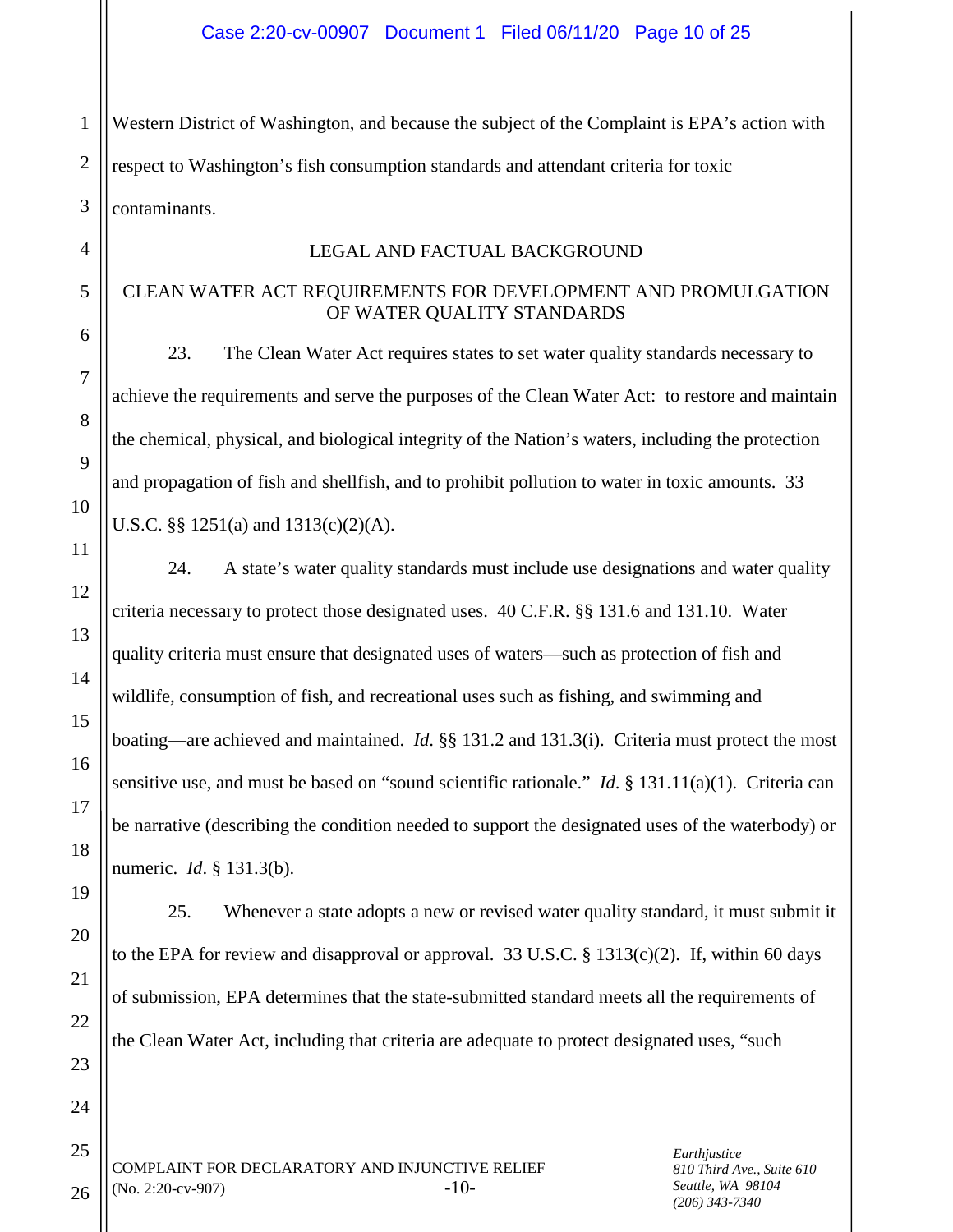1 2 standard shall thereafter be the water quality standard for the applicable waters of that State." *Id*.  $§$  1313(c)(3).

3 4 5 6 7 8 9 10 26. If EPA determines that a state's water quality standard does not meet the requirements of the Clean Water Act, and that a new or revised standard is necessary to comply with the requirements of the Act, EPA must notify the state of the changes necessary to comply with the requirements of the Clean Water Act. 33 U.S.C. § 1313(c)(3). If the state fails to make the necessary changes within 90 days of such notification, EPA must promptly promulgate a new or revised standard for that state. *Id*. § 1313(c)(4). EPA must finalize its standard within 90 days of publishing the proposed standard unless the state steps in and corrects the problem. *See* 33 U.S.C. § 1313(c)(4).

12 13 14 15 16 27. Once EPA promulgates a water quality standard for a state, the standard becomes the state's applicable water quality standard and "remains the applicable standard until EPA approves a change, deletion, or addition to that water quality standard, or until EPA promulgates a more stringent water quality standard." 40 C.F.R. § 131.21(e) (emphasis added). Under this regulation, EPA is only authorized to revise a state's existing water quality standards in a way that makes the standards more stringent, not less stringent.

17 18 19 20 21 22 23 28. The Clean Water Act authorizes only two avenues for EPA to revise a state's existing water quality standards. First, EPA may establish a revised or new water quality standard if EPA determines that a standard submitted by a state for EPA's review and approval is not "consistent with the applicable requirements of [the Clean Water Act]." 33 U.S.C. §  $1313(c)(4)(A)$ . Second, EPA may revise a state's existing water quality standard if EPA "determines that a revised or new standard is necessary to meet the requirements of" the Clean Water Act (necessity determination). *Id*. § 1313(c)(4)(B). In 2016, EPA relied on a necessity

24

25

26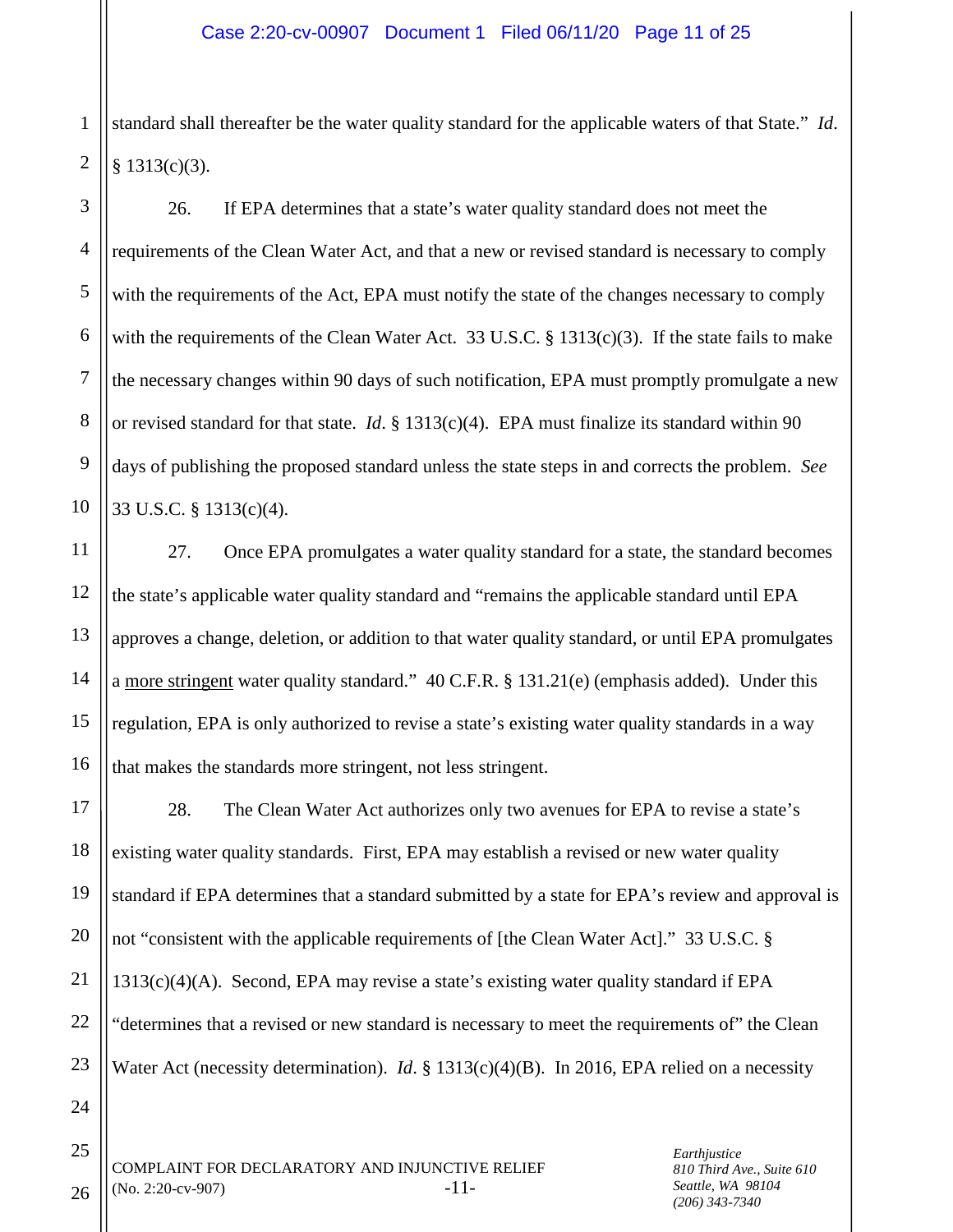#### Case 2:20-cv-00907 Document 1 Filed 06/11/20 Page 12 of 25

1 2 3 determination when promulgating the criteria for toxics in Washington. Absent the submission of a new or revised water quality standard by a state for EPA's review, a necessity determination is the only basis for EPA to revise a state's existing water quality standards.

4 5 6 29. There is no provision in the Clean Water Act that allows EPA to reconsider its disapproval of a state's water quality standard in order to impose a less stringent standard on the state.

7 8 9 10 11 30. The Administrative Procedure Act ("APA") authorizes courts reviewing agency action to hold unlawful and set aside final agency action, findings and conclusions that are arbitrary and capricious, an abuse of discretion, or otherwise not in accordance with the law. 5 U.S.C. § 706(2)(A). EPA approval of state water quality standards pursuant to the substantive requirements of the Clean Water Act are reviewed under this provision of the APA.

12

25

26

EPA'S GUIDANCE AND 2015 HUMAN HEALTH CRITERIA

13 14 15 16 17 18 19 20 21 22 23 24 31. EPA's 2000 guidance directs states to set updated fish consumption rates (and attendant human health criteria) that are based on the best available data; particularly local consumer surveys that reflect the amount of fish local populations actually consume in order to fully protect that designated use. EPA, *Methodology for Deriving Ambient Water Quality Criteria for the Protection of Human Health* at 1-12 (Oct. 2000), *available at* http://perma.cc/0Ug1xn41Q88. Accurately determining the fish consumption rate is integral to regulators' ability to set protective human health water quality standards that ensure the levels of toxic pollutants in fish are low enough so that fish remains safe to eat, even for people who eat greater amounts of fish than others. *Id*. If a state sets the foundational fish consumption rate lower than the amounts actually consumed, the commensurate human health water quality standards will be too lenient and people consuming fish may ingest levels of toxics that will put them at increased and unacceptable risk for adverse health consequences. *See id.*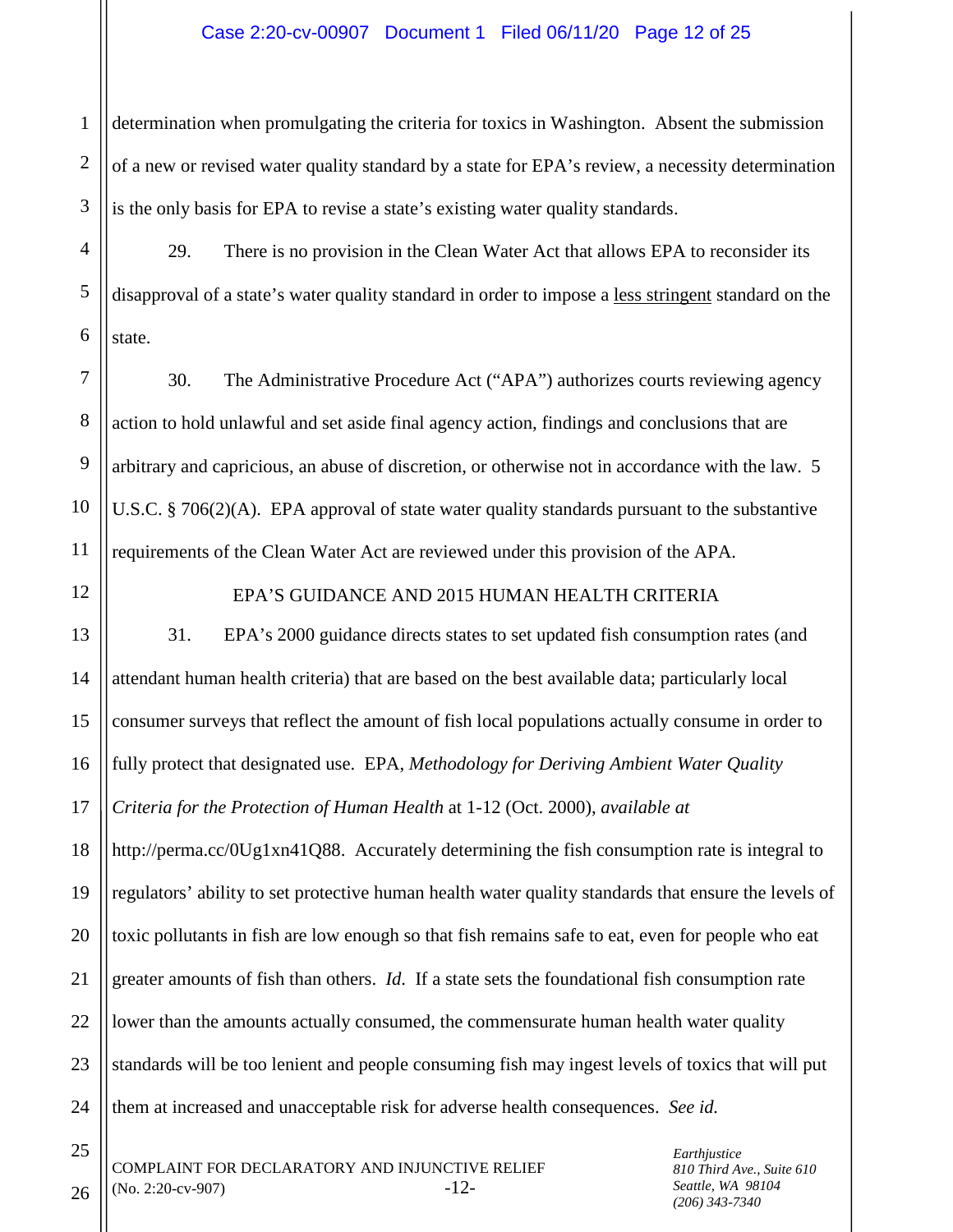1 2 3 4 5 6 7 8 9 10 11 32. Shortly after EPA issued its 2000 guidance on fish consumption and human health criteria, a Federal Advisory Committee to EPA issued a report regarding the need for states to ensure that all populations are protected, including those that have particularly high fish consumption rates for cultural, religious, social and/or economic reasons. National Environmental Justice Advisory Committee, *Fish Consumption and Environmental Justice* (2002), *available at* http://perma.cc/0D64qSMD6s8 ("Environmental Justice Report"). The Environmental Justice Report confirmed and emphasized the need for states to use data reflective of actual consumption rates of various communities and to set standards that are protective of consumers at those rates. *Id.* at 30-32. The Environmental Justice Report also emphasized the need to consider that some consumption rates may currently be suppressed due to reduced fish availability and other factors. *Id.* at 43-49.

12 13 14 15 16 17 18 19 20 33. Surveys in Washington—a number of which were cited by EPA in its 2000 Guidance and in the 2002 Environmental Justice Report—evaluated fish consumption by Native American tribal members, members of Pacific Islander and Asian communities, recreational fishermen, and other groups. These surveys show fish consumption rates of 200, 300, and over 500 grams per day, even without considering suppressed consumption due to severely reduced stocks of salmon, shellfish, and other fish relied upon by various Washington residents. *See also*  Revision of Certain Federal Water Quality Criteria Applicable to Washington, 81 Fed. Reg. 85,417, 85,426 (Nov. 28, 2016) (available heritage fish consumption rates range from 401 to 995 grams per day).

21 22 23 34. In addition to the fish consumption rate, other components of the human health criteria equation are critical to ensuring adequately protective water quality standards. One such component is the acceptable cancer risk rate, which represents the risk that a person consuming

COMPLAINT FOR DECLARATORY AND INJUNCTIVE RELIEF  $(No. 2:20$ -cv-907)  $-13$ - *Earthjustice 810 Third Ave., Suite 610 Seattle, WA 98104 (206) 343-7340*

26

24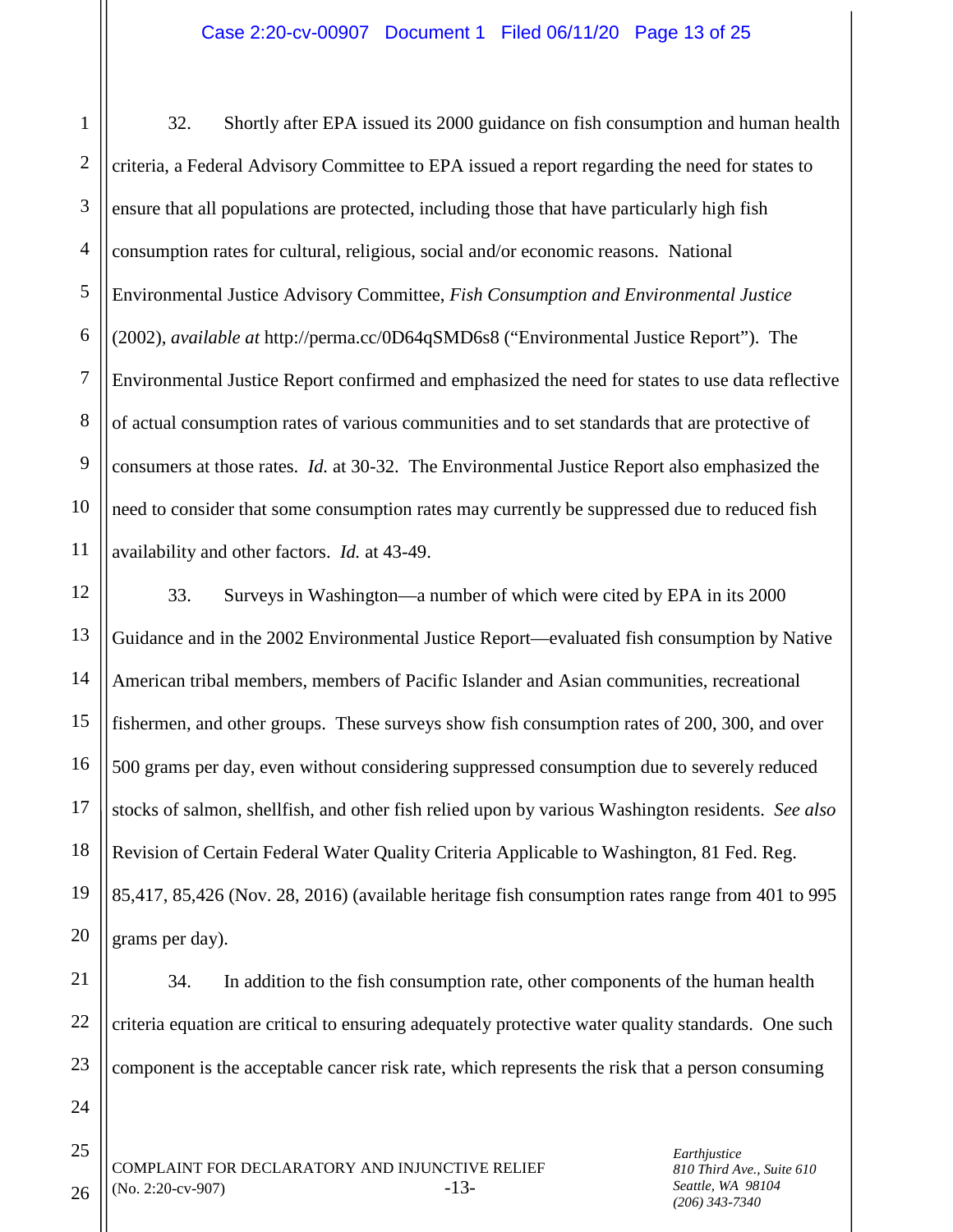### Case 2:20-cv-00907 Document 1 Filed 06/11/20 Page 14 of 25

1 2 3 4 fish will develop cancer during his or her lifetime because of exposure to toxics that may accumulate in fish. In Washington State, that number has been set at 10<sup>-6</sup>, a one in one million chance that the average fish consumer would develop cancer from eating fish from the state. A  $1x10^{-6}$  risk factor is generally considered protective. 40 C.F.R. § 131.36(b)(1).

5 6 8 35. Additional components of the human health criteria equation are assumptions about a person's body weight, lifespan, the relative amount of toxics from ingestion of fish as opposed to other sources (the "relative source contribution" number), and the use of bioconcentration or bioaccumulation factors.

9 10 11 12 13 14 15 16 17 36. Section 304(a)(1) of the Clean Water Act requires EPA to develop and publish and, from time to time, revise criteria for protection of water quality and human health that accurately reflect the latest scientific knowledge. 33 U.S.C. § 1314(a). In 2015, EPA updated its criteria for 94 chemical pollutants "to reflect the latest scientific information and implementation of existing EPA policies found in *Methodology for Deriving Ambient Water Quality Criteria for the Protection of Human Health (2000)*." Final Updated Ambient Water Quality Criteria for the Protection of Human Health, 80 Fed. Reg. 36,986 (June 29, 2015) ("304(a) Guidance"). "These final 2015 updated section 304(a) human health criteria recommendations supersede EPA's previous recommendations." *Id*.

18 19 20 21 22 37. EPA's 2015 updated 304(a) Guidance revised certain default exposure inputs. The updated 304(a) Guidance assumes a body weight of 80 kg, a drinking water consumption rate of 2.4 liters per day, and a fish consumption rate of 22 grams per day. EPA noted that fish consumption rates vary widely by geographical location and suggested that, when available, states should use local data in setting a fish consumption rate to protect highly exposed population groups. EPA, *Factsheet—Human Health Ambient Water Quality Criteria: 2015* 

23 24

25

26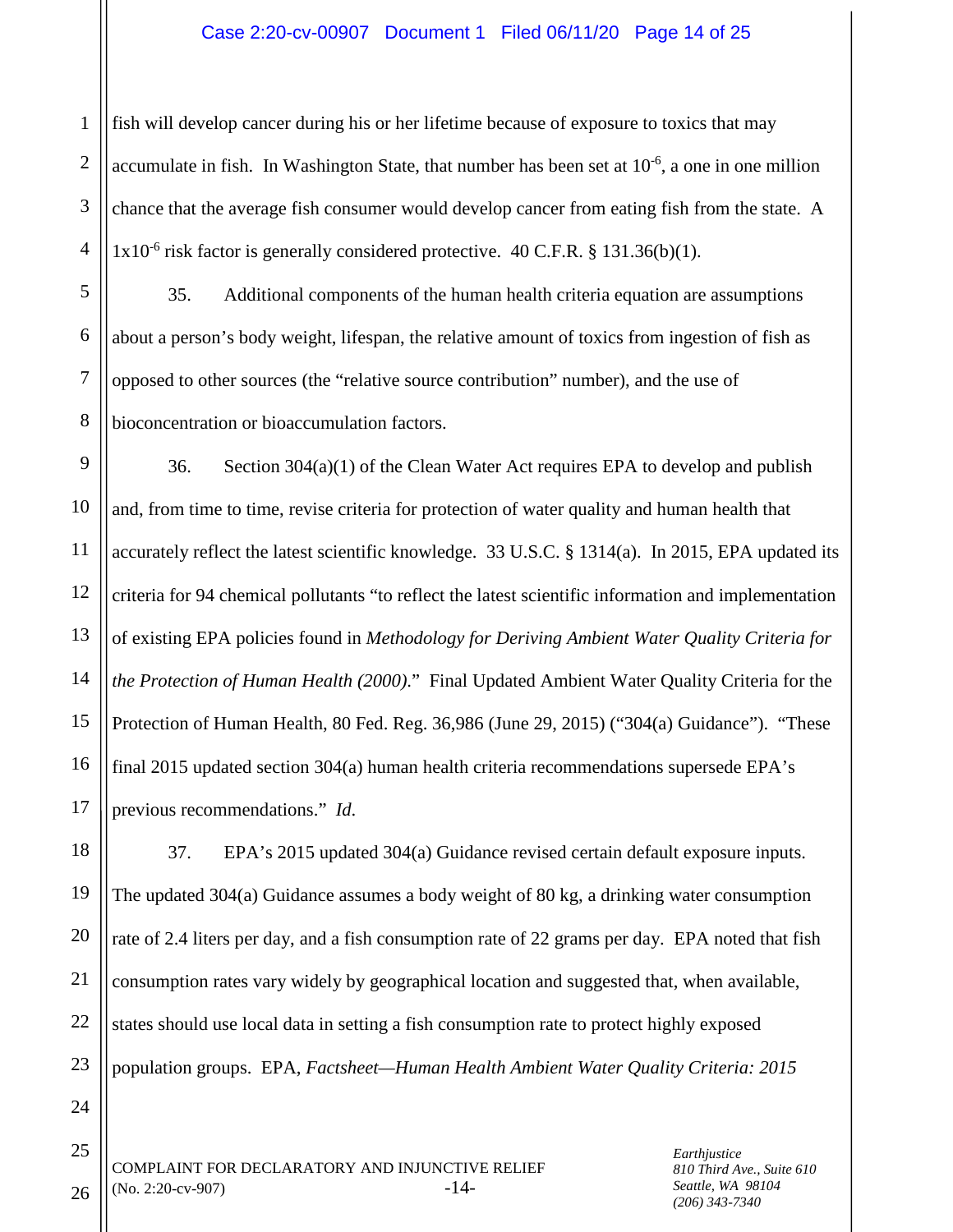1 2 *Update* (June 2015), https://www.epa.gov/sites/production/files/2015-10/documents/humanhealth-2015-update-factsheet.pdf.

3 4 5 6 7 38. Following EPA's 2000 methodology, the 304(a) Guidance recommended use of the more protective bioaccumulation factors ("BAFs") over bioconcentration factors. "Unlike bioconcentration factors, BAFs account for more exposure pathways than direct water contact. As a result, the updated criteria will better represent exposures to pollutants that affect human health." *Id*.

8 9 10 11 12 13 14 15 16 17 18 19 20 21 22 23 39. Finally, EPA's updated 304(a) Guidance recommended chemical-specific relative source contributions ("RSC") ranging between 20 and 80 percent. *Id*. EPA's 2000 methodology recommended that, absent scientific data about relative contributions of sources of toxics to the populations that are to be protected by the water quality standards, states should use a default 20 percent RSC to account for the obvious fact that not all toxics a person ingests will necessarily come from fish. EPA, Human Health Ambient Water Quality Criteria and Fish Consumption Rates: Frequently Asked Questions, https://www.epa.gov/sites/production/files/2015- 12/documents/hh-fish-consumption-faqs.pdf. EPA noted that if the sources of exposure to a chemical are well known and documented, a state may use a calculated RSC, but EPA recommended that the value not be greater than 80 percent. *Id*. 40. States should establish numeric water quality criteria based on "(i) [EPA's] 304(a) Guidance; or (ii) [EPA's] 304(a) Guidance modified to reflect site-specific conditions; or (iii) Other scientifically defensible methods." 40 C.F.R. § 131.11(b)(1). EPA'S REJECTION OF WASHINGTON'S 2016 PROPOSED HUMAN HEALTH CRITERIA AND PROMULGATION OF FEDERAL CRITERIA FOR WASHINGTON 41. In 1992, EPA issued the National Toxics Rule ("NTR"), which set human health

criteria for Washington and other states covered by the rule. The criteria in the NTR were based

COMPLAINT FOR DECLARATORY AND INJUNCTIVE RELIEF  $(No. 2:20$ -cv-907)  $-15$ - *Earthjustice 810 Third Ave., Suite 610 Seattle, WA 98104 (206) 343-7340*

26

24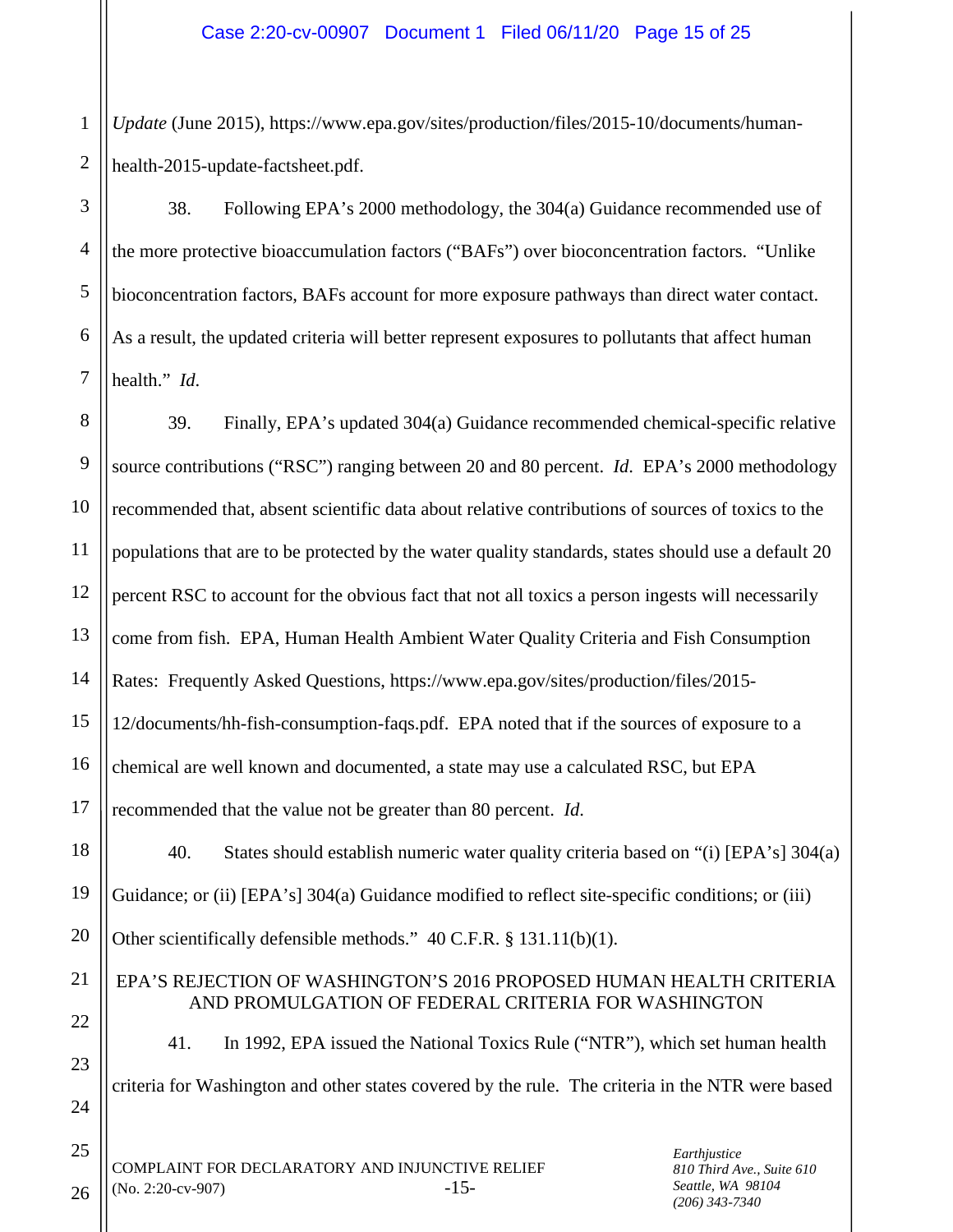1 2 3 4 5 on an assumed 6.5 grams per day fish consumption rate and a  $10^{-6}$  (one in one million) cancer risk level. Many people in Washington eat far more than 6.5 grams of fish per day. Indeed, certain populations, such as tribal populations, eat between 200 and 500 grams of fish per day. Accordingly, the NTR was insufficient to protect Washington's fish consuming populations from the dangerous toxic pollutants that can accumulate in fish tissue.

6 7 8 9 10 11 42. On September 14, 2015, EPA made a necessity determination under the Clean Water Act regarding the human health criteria in Washington's water quality standards and proposed to revise the human health criteria to make them more stringent in order to protect Washington residents from exposure to toxic pollutants. 80 Fed. Reg. 55,063 (Sept. 14, 2015). EPA invited Washington to submit its own human health criteria before EPA took action to adopt human health criteria for Washington.

12 13 14 15 16 43. On August 1, 2016, the Washington State Department of Ecology ("Ecology") submitted new and revised human health criteria to EPA for review and approval or disapproval. Ecology's proposed criteria used the less protective option for nearly every step of the human health criteria equation, often rejecting EPA's best-science instruction and recommendations from EPA's 2000 methodology and updated 304(a) Guidance.

17 18 19 20 21 44. In November 2016, pursuant to its obligation under the Clean Water Act, EPA disapproved 143 of Ecology's proposed human health criteria ("2016 Disapproved Criteria") and simultaneously promulgated 144 human health criteria that would adequately protect Washington's people and waters. 81 Fed. Reg. 85,417, 85,419 (Nov. 28, 2016); 40 C.F.R. § 131.45 (Washington's current, federally promulgated water quality standards).

45. While the 2016 Disapproved Criteria used a fish consumption rate of 175 grams per day and a one in one million-cancer risk rate, the other inputs it used resulted in a

24

25

26

22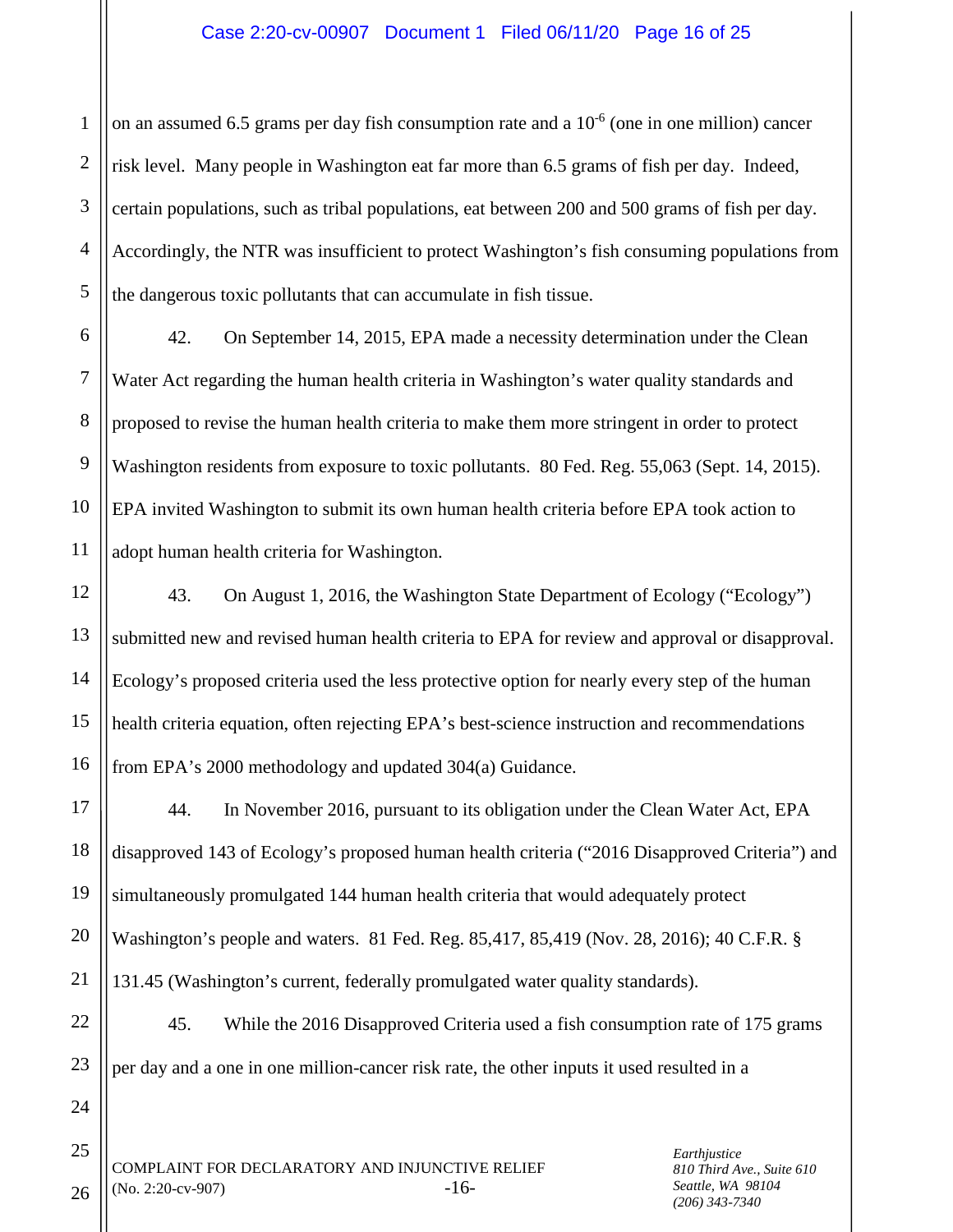#### Case 2:20-cv-00907 Document 1 Filed 06/11/20 Page 17 of 25

1 2 3 4 5 6 manipulated water quality standard equation and significantly less stringent criteria that would not protect the designated use of fishing and eating fish and shellfish for residents of the state. Specifically, Ecology adjusted some, but not all, components of the human health water quality standards equation in reference to EPA's Exposure Factors Handbook, and picked only EPA recommendations that would weaken water quality standards while rejecting those that would strengthen the standards.

7 8 9 10 11 46. For instance, the 2016 Disapproved Criteria assume a relative source contribution value for all its calculations of 1.0—that is, it assumes with no foundation in fact or research, that a person in Washington ingests toxics only from fish or shellfish and not from any other source, such as drinking water. This is particularly unsupported in the cases of arsenic and PCBs; it is well established that humans ingest these toxins in drinking water.

12 13 14 15 16 17 18 19 20 21 22 47. The 2016 Disapproved Criteria would also allow PCB levels to be significantly less protective than dictated by science and factors such as actual fish consumption rates and bioaccumulation. PCBs have been shown to cause cancer in animals, and PCB exposure is associated with neurobehavioral and immunological changes in children. The 2016 Disapproved Criteria retained the unprotective and inadequate 1992 NTR standard for PCBs of 0.00017 ug/L. The 2016 Disapproved Criteria also use a state-specific risk level exclusively for PCBs, allowing a dramatically higher cancer risk rate for PCBs—rather than one in one million, the 2016 Disapproved Criteria would allow a one in 25,000-cancer risk for PCBs. The 2016 Disapproved Criteria did not explain why it would allow a significantly increased cancer risk—forty times more—for fish-consuming residents of Washington for this known and prevalent carcinogen, and produced no scientific evidence to support a decision to allow the public to be at increased risk

COMPLAINT FOR DECLARATORY AND INJUNCTIVE RELIEF  $(No. 2:20$ -cv-907)  $-17$ - *Earthjustice 810 Third Ave., Suite 610 Seattle, WA 98104 (206) 343-7340*

26

23

24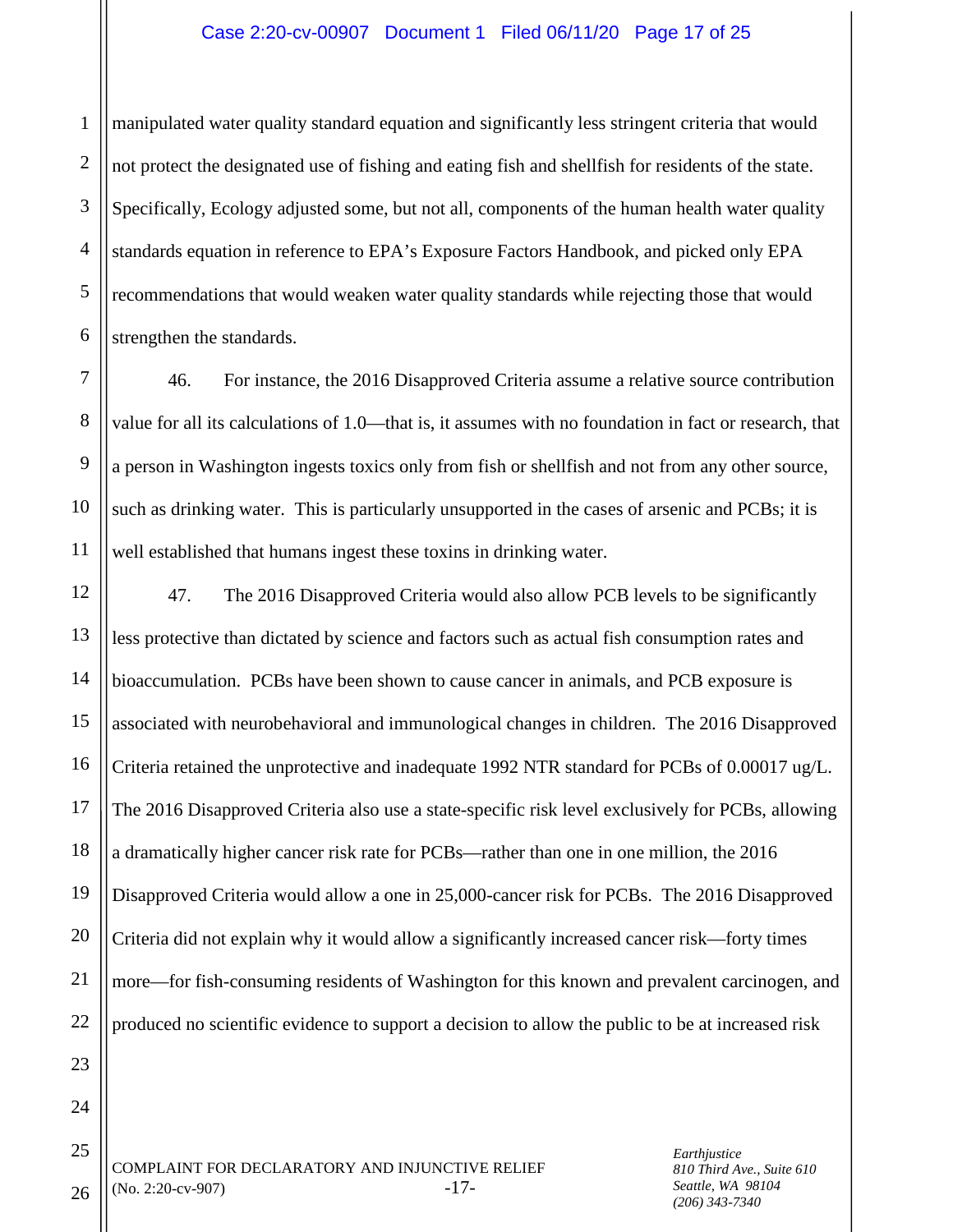1 2 from PCBs relative to other pollutants. The EPA promulgated human health criteria for PCBs are 25 times more protective than the 2016 Disapproved Criteria for PCBs.

3 4 5 6 48. The EPA promulgated criteria for Washington used a  $10^{-6}$  cancer risk level and assumed a fish consumption rate of 175 grams per day, and in a significant departure from the 2016 Disapproved Criteria, followed the 304(a) Guidance and other EPA guidance, which resulted in more stringent criteria for most pollutants. 81 Fed. Reg. at 85,421-29.

EPA'S WEAKENING OF WASHINGTON'S EXISTING WATER QUALITY STANDARDS

8 9 10 11 12 13 49. On February 21, 2017, Northwest Pulp & Paper Association, American Forest and Paper Association, Association of Washington Business, Greater Spokane, Inc., Treated Wood Council, Western Wood Preservers Institute, Utility Water Act Group, and Washington Farm Bureau ("Industry Petitioners") filed a petition with EPA, requesting that EPA reconsider its disapproval of the 2016 Disapproved Criteria and repeal Washington's current, EPApromulgated human health criteria.

14 15 16 50. On August 3, 2018, EPA sent a letter to the attorney for one of the Industry Petitioners advising her that EPA had decided to reconsider the regulation it promulgated in November 2016 to establish Washington's current human health criteria.

17 18 19 20 21 22 51. Between August 7, 2018 and May 7, 2019, former Ecology Director Maia Bellon repeatedly informed EPA that Washington steadfastly opposed reconsideration and revision of the state's EPA-promulgated water quality standards. Director Bellon noted that Ecology had been implementing the EPA-promulgated water quality standards for over two and a half years, that a revision to the criteria would create regulatory uncertainty and confusion, and that there was no legal basis for EPA to revise Washington's existing human health criteria.

23 24 52. On May 10, 2019, relying on supposed "inherent authority to reconsider prior decisions," EPA reversed course and approved the majority of the 2016 Disapproved Criteria.

26

25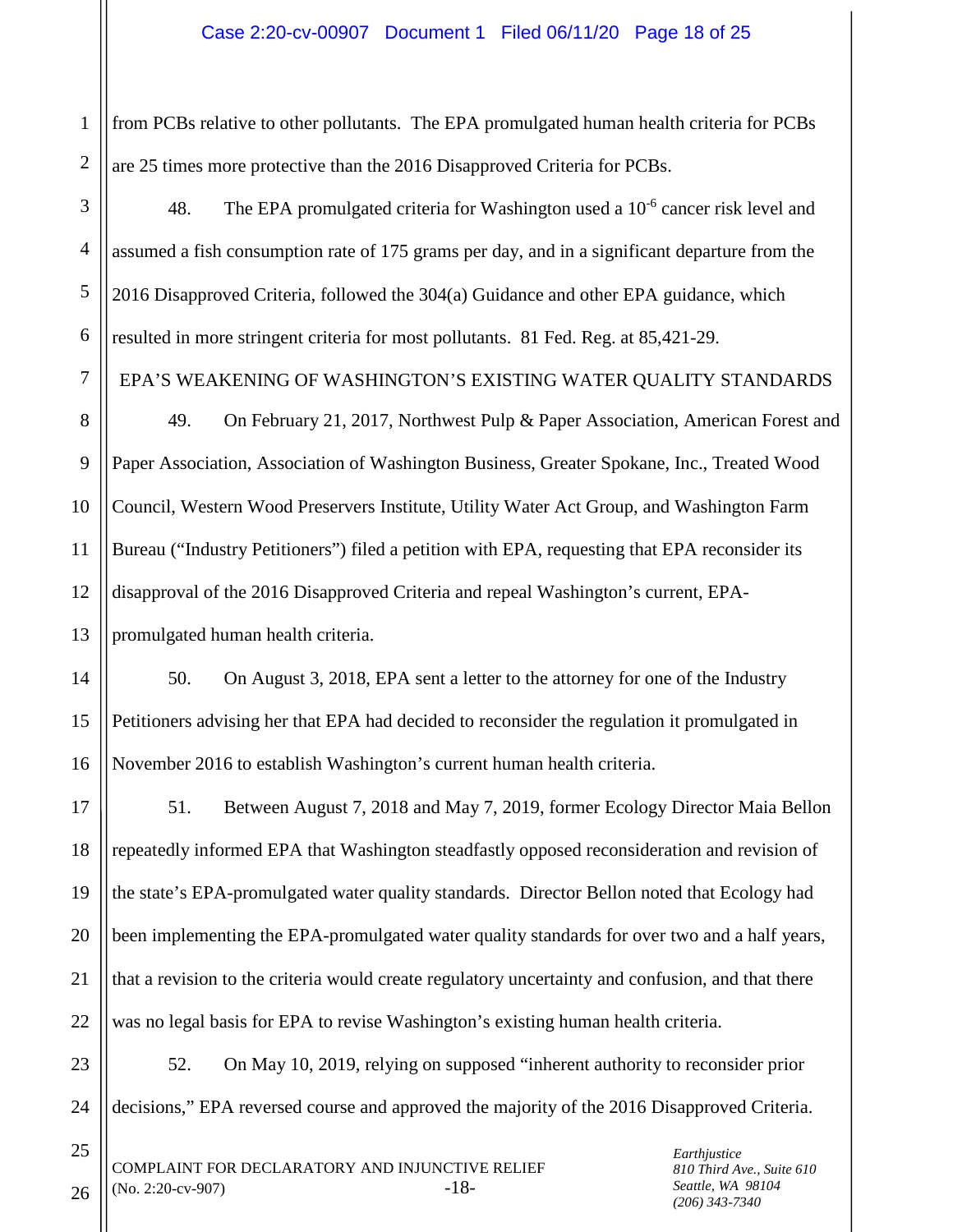*See* EPA's May 10, 2019 Technical Support Document ("2019 EPA TSD") at 4, 8. EPA

2 3 4 5 acknowledged that Washington asked for the federally promulgated standards to be left in place, but EPA acted against the state's wishes. *Id*. at 4. EPA based its 2019 decision on the same record that EPA had previously used to support its disapproval of Washington's proposed human health criteria as inadequate to protect designated uses in 2016.

6 7 8 9 10 11 12 53. EPA acknowledges that its reversal will result in water quality standards that are less stringent—that is, less protective of human health—than Washington's current, federally promulgated criteria. 2019 EPA TSD at 24; Withdrawal of Certain Federal Water Quality Criteria Applicable to Washington, 84 Fed. Reg. 38,150, 38,153 (Aug. 6, 2019); 93 Fed. Reg. at 28,496. Dozens of pollutants will have less protective standards than they currently have under the federally promulgated standards. *See* 2019 EPA TSD at 25-29 (table comparing current standards with standards under EPA's Proposed Reversal).

13 14 15 16 17 18 19 54. In EPA's 2016 disapproval decision, EPA found that Ecology had not adequately described its rationale for departing from the EPA's 304(a) Guidance. EPA's 2019 reversal decision stated that the agency's 2016 decision was "inappropriate," and concluded that "in some cases, it may be appropriate to evaluate a state's water quality standards, including [human health criteria], based on a combination of existing and prior  $304(a)$  recommendations." 2019 EPA TSD at 8. EPA did not cite to any additional record evidence or any new or different authority or requirements that would support its reversal of position.

20 21 22 23 55. In 2016, "the majority of cases where the EPA disapproved Ecology's [human health criteria], it was because the State calculated [human health criteria] using [bioconcentration factors]" instead of following EPA's 2015 304(a) Guidance and using BAFs, and "because the State used an RSC value of 1 for non-carcinogens" instead of EPA's 304(a)

COMPLAINT FOR DECLARATORY AND INJUNCTIVE RELIEF  $(No. 2:20$ -cv-907)  $-19$ - *Earthjustice 810 Third Ave., Suite 610 Seattle, WA 98104 (206) 343-7340*

26

24

25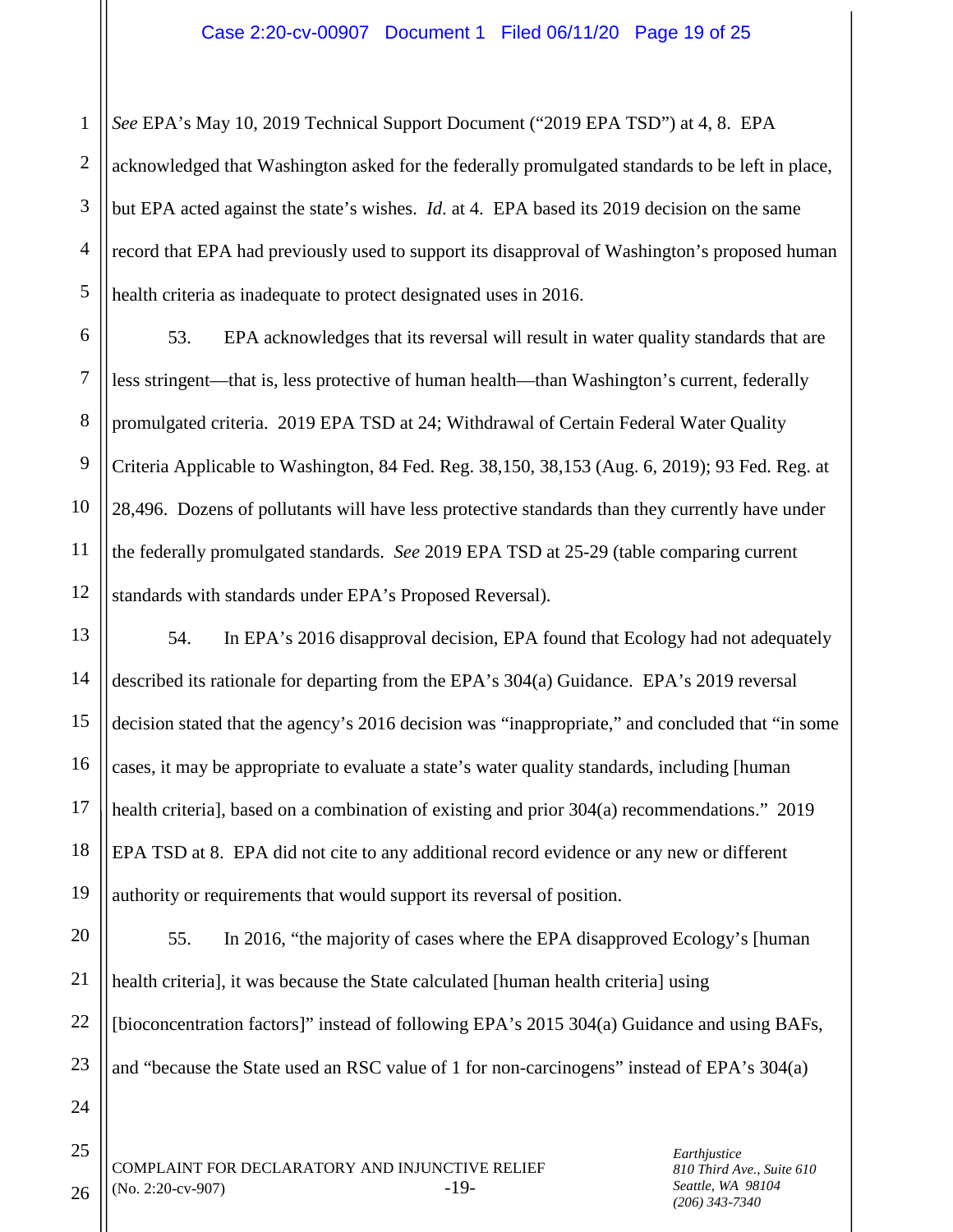1 2 3 Guidance range of 0.2-0.8. 2019 EPA TSD at 7. The 2016 EPA found that "Ecology did not demonstrate how its selection of a RSC value of 1 to derive human health criteria is scientifically defensible and protective of the applicable designated uses." *Id*. at 17.

4 56. EPA now believes that an RSC of 1.0, coupled with "more conservative inputs" elsewhere in the human health criteria equation, "appropriately balanced risks and resulted in [human health criteria] that are based on sound science and are protective of Washington's designated uses." 2019 EPA TSD at 18. Again, EPA did not cite to any additional record evidence or any new or different authority or requirements that would support its reversal of position.

57. In promulgating adequately protective criteria in 2016, EPA looked to the clear and scientifically supported recommendations in EPA's 304(a) Guidance and 2000 methodology and used BAFs instead of bioconcentration factors. EPA's new and wholly unsupported position is that Ecology's use of outdated bioconcentration factors is now somehow protective of designated uses when considered alongside Ecology's other inputs—many of which are also significantly less protective than those used in Washington's current, federally promulgated water quality standards. *See* 2019 EPA TSD at 15.

58. On May 13, 2020, EPA issued a final rule withdrawing Washington's federally promulgated criteria. 93 Fed. Reg. 28,494 (May 13, 2020). When the final rule goes into effect on June 12, 2020, the 2016 Disapproved Criteria will become the effective water quality standards for Washington.

COMPLAINT FOR DECLARATORY AND INJUNCTIVE RELIEF  $(No. 2:20$ -cv-907)  $-20$ 

*Earthjustice 810 Third Ave., Suite 610 Seattle, WA 98104 (206) 343-7340*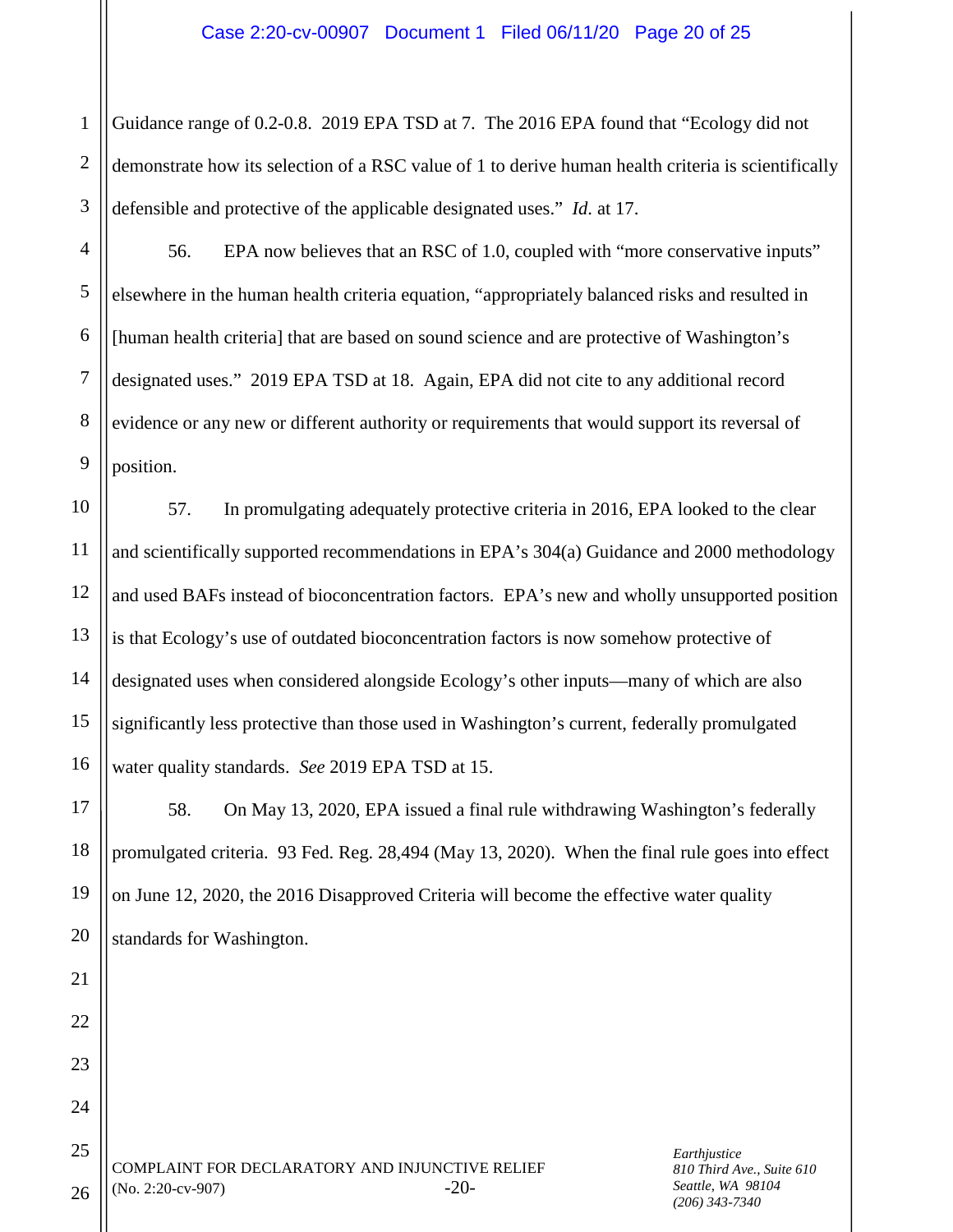|                | Case 2:20-cv-00907 Document 1 Filed 06/11/20 Page 21 of 25                                                                                                             |  |  |
|----------------|------------------------------------------------------------------------------------------------------------------------------------------------------------------------|--|--|
|                |                                                                                                                                                                        |  |  |
| 1              | <b>CAUSES OF ACTION</b>                                                                                                                                                |  |  |
| $\overline{2}$ | EPA'S MAY 10, 2019 APPROVAL OF THE 2016 DISAPPROVED CRITERIA<br>Ι.                                                                                                     |  |  |
| 3              | VIOLATES THE CLEAN WATER ACT AND ADMINISTRATIVE PROCEDURE<br>ACT.                                                                                                      |  |  |
| 4              | Plaintiffs restate and reallege all preceding paragraphs.<br>59.                                                                                                       |  |  |
| 5              | 60.<br>The 2016 Disapproved Criteria are based on inaccurate and arbitrarily selected                                                                                  |  |  |
| 6              | human health inputs, and are inadequate to protect Plaintiffs, Plaintiffs' members, and high fish-                                                                     |  |  |
| $\tau$         | consuming populations. Accordingly, EPA's May 10, 2019 approval of the 2016 Disapproved                                                                                |  |  |
| 8              | Criteria violates the Clean Water Act.                                                                                                                                 |  |  |
| 9              | EPA's approval of the 2016 Disapproved Criteria is contrary to the entirety of the<br>61.                                                                              |  |  |
| 10             | record before EPA demonstrating that the 2016 Disapproved Criteria will not protect designated                                                                         |  |  |
| 11             | uses, are contrary to sound and rational science, and are contrary to EPA's own findings.                                                                              |  |  |
| 12             | 62.<br>EPA's approval of water quality standards that fail to protect designated uses will                                                                             |  |  |
| 13             | injure the health, recreational, environmental, aesthetic, commercial, and/or other interests of                                                                       |  |  |
| 14             | Plaintiffs and their members.                                                                                                                                          |  |  |
| 15             | EPA's approval of the 2016 Disapproved Criteria is arbitrary and capricious as<br>63.                                                                                  |  |  |
| 16             | contrary to the law and the record.                                                                                                                                    |  |  |
| 17             | Based on the foregoing, as well as 33 U.S.C. § 1313(c) and 5 U.S.C. § 706(2)(A),<br>64.                                                                                |  |  |
| 18             | Plaintiffs are entitled to an order vacating EPA's May 10, 2019 approval of the 2016                                                                                   |  |  |
| 19             | Disapproved Criteria.                                                                                                                                                  |  |  |
| 20             | Π.<br>EPA'S MAY 13, 2020 WITHDRAWAL OF WASHINGTON'S FEDERALLY<br>PROMULGATED WATER QUALITY STANDARDS VIOLATES THE CLEAN<br>WATER ACT AND ADMINISTRATIVE PROCEDURE ACT. |  |  |
| 21             |                                                                                                                                                                        |  |  |
| 22             | 65.<br>Plaintiffs restate and reallege all preceding paragraphs.                                                                                                       |  |  |
| 23             |                                                                                                                                                                        |  |  |
| 24             |                                                                                                                                                                        |  |  |
| 25             | Earthjustice<br>COMPLAINT FOR DECLARATORY AND INJUNCTIVE RELIEF<br>810 Third Ave., Suite 610                                                                           |  |  |
| 26             | Seattle, WA 98104<br>$-21-$<br>(No. 2:20-cv-907)<br>$(206)$ 313-7310                                                                                                   |  |  |

*(206) 343-7340*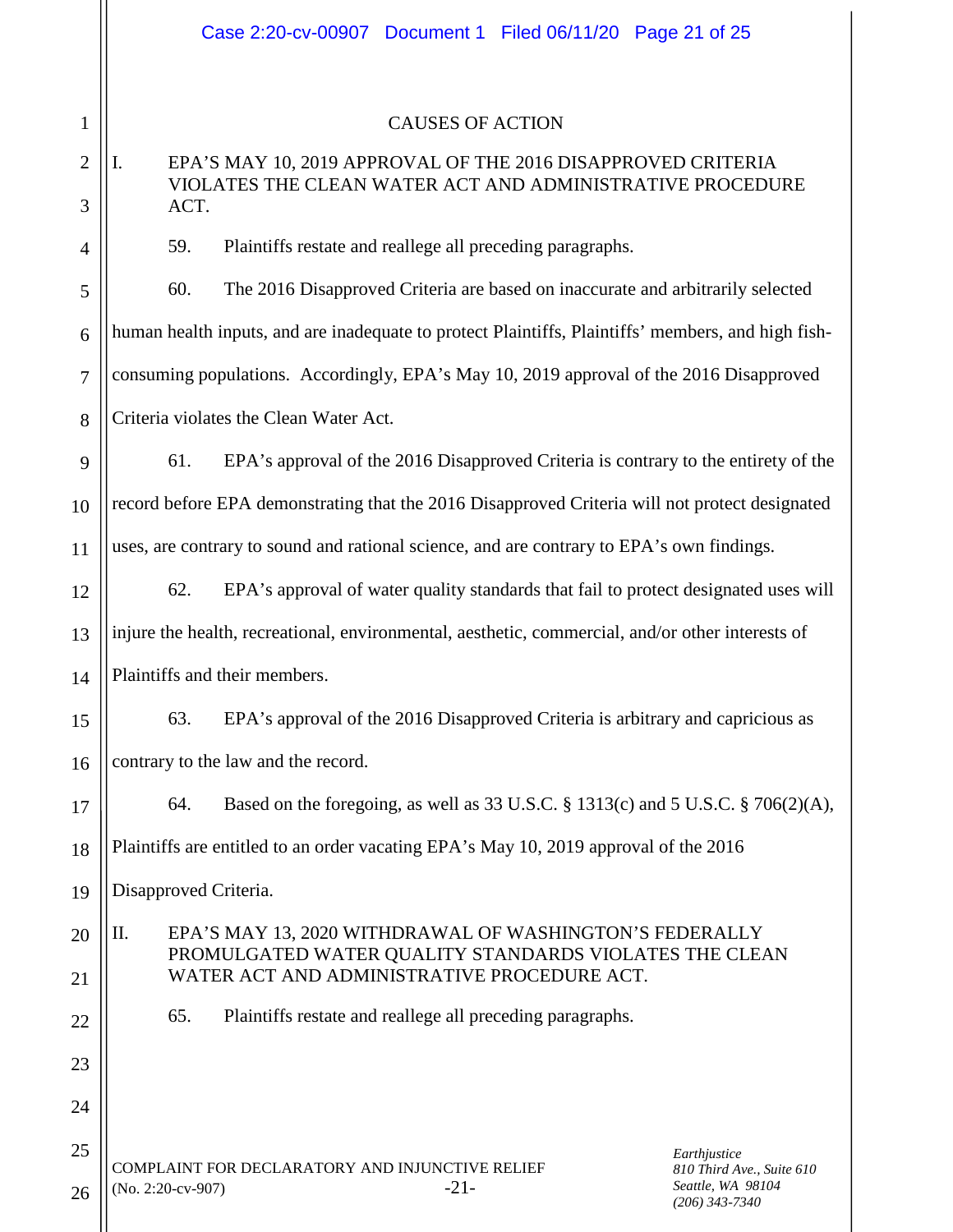1 2 3 4 5 6 7 8 9 10 11 12 13 14 15 16 17 66. EPA's May 13, 2020 withdrawal of Washington's federally promulgated water quality standards will result in water quality standards for the state that fail to protect designated uses and is in violation of the Clean Water Act. 67. EPA's withdrawal of the federally promulgated water quality standards is contrary to the entirety of the record before EPA and contrary to EPA's own findings regarding the standards necessary to protect designated uses. 68. EPA's withdrawal of the protective federally promulgated standards will injure the health, recreational, environmental, aesthetic, commercial, and/or other interests of Plaintiffs and their members. 69. EPA's May 13, 2020 withdrawal of Washington's federally promulgated water quality standards is arbitrary and capricious as contrary to the law and the record. 70. Based on the foregoing, as well as 33 U.S.C. § 1313(c) and 5 U.S.C. §§ 706(2)(A), Plaintiffs are entitled to an order vacating EPA's May 13, 2020 withdrawal of Washington's federally promulgated standards. III. EPA'S ACTIONS EXCEED THE AGENCY'S STATUTORY AUTHORITY 71. Plaintiffs restate and reallege all preceding paragraphs. 72. The human health criteria adopted by EPA in December 2016 are part of

18 19 Washington's existing water quality standards and can only be revised pursuant to the process and requirements of 33 U.S.C. § 1313(c)(4).

20 21 73. Under 33 U.S.C. § 1313(c)(4) there are only two ways EPA can revise a state's existing water quality standards, neither of which occurred here.

22 23 24 74. First, if EPA determines that a new or revised standard submitted to EPA by a state is not consistent with the applicable requirements of the Clean Water Act, EPA shall notify the state "not later than the ninetieth day after the date of submission" and specify the changes

COMPLAINT FOR DECLARATORY AND INJUNCTIVE RELIEF  $(No. 2:20-cv-907)$   $-22-$ 

25

26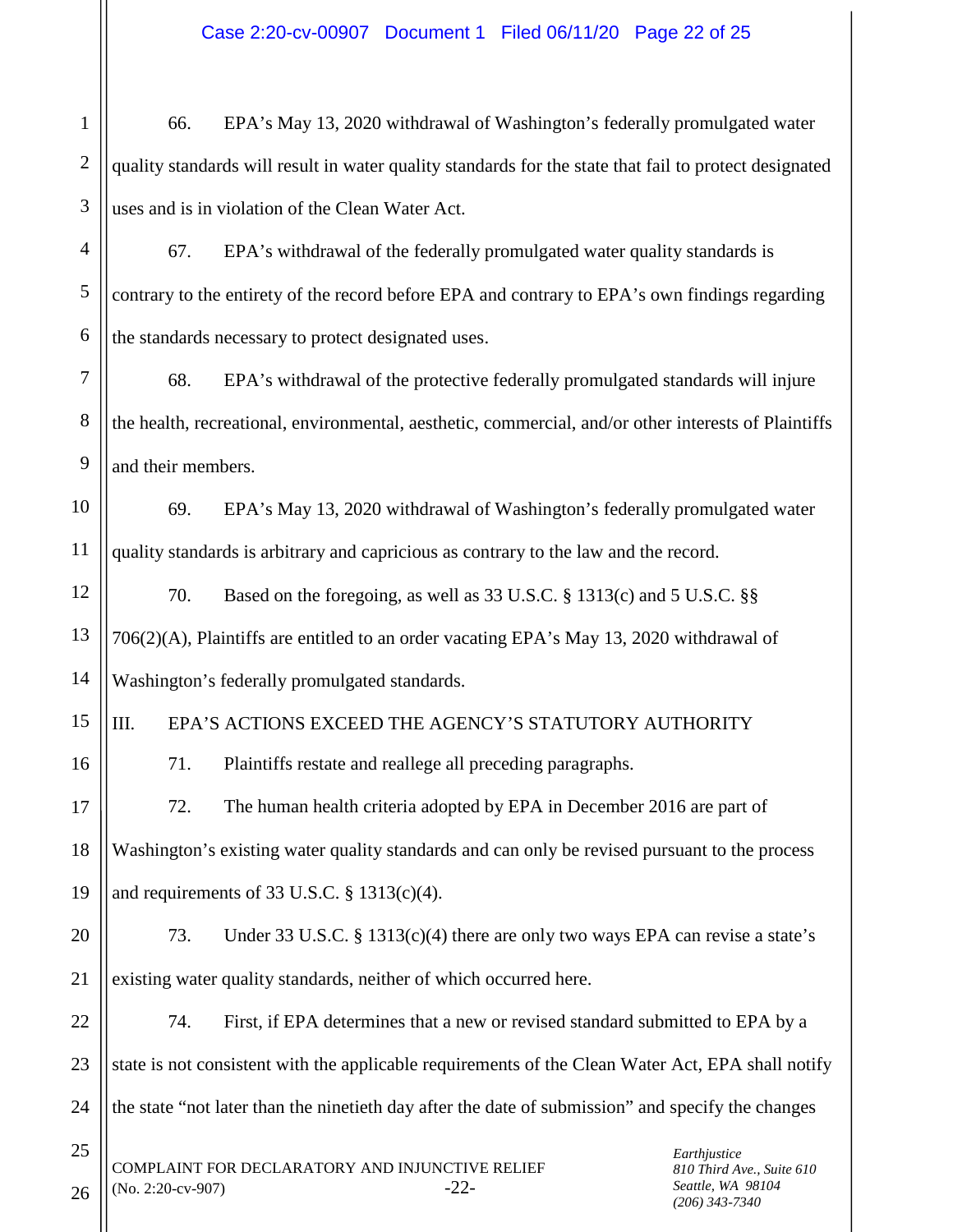1 2 3 4 5 6 7 8 9 that are necessary to meet such requirements. 33 U.S.C.  $\S$  1313(c)(3). If the state fails to make the changes within 90 days of the notification, EPA shall prepare and publish regulations setting forth a revised water quality standard. *Id*. § 1313(c)(4)(A). Washington has not submitted human health criteria to EPA since the Department of Ecology made its submission on August 1, 2016, which EPA approved in part and disapproved in part. As required by the Clean Water Act, EPA adopted human health criteria for Washington to replace the 143 proposed criteria that EPA disapproved. EPA's May 10, 2019 decision to unilaterally revise Washington's existing human health criteria does not follow the process and deadlines established by Congress in 33 U.S.C. §  $1313(c)$ .

10 11 12 13 14 15 16 17 75. Second, EPA can revise a state's existing water quality standards after determining that a new or revised standard is necessary to meet the requirements of the Clean Water Act. 33 U.S.C. § 1313(c)(4)(B). In doing so, EPA may only promulgate "a more stringent water quality standard." 40 C.F.R. § 131.21(e). EPA's May 10, 2019 decision to revise Washington's existing human health criteria does not include the necessity determination required by 33 U.S.C. § 1313(c)(4)(B). In addition, EPA's withdrawal of the federally promulgated criteria will make Washington's existing human health criteria less stringent, not more stringent, as required by 40 C.F.R. § 131.21(e).

18 19 20 21 76. EPA does not have "inherent authority" to revise Washington's water quality standards by approving the 2016 Disapproved Criteria two and a half years after submission and disapproval, particularly when the record demonstrates that the 2016 Disapproved Criteria fail to protect designated uses.

22 23 77. EPA does not have "inherent authority" to replace Washington's existing, protective criteria with less stringent criteria. Congress has clearly spoken as to the

COMPLAINT FOR DECLARATORY AND INJUNCTIVE RELIEF (No. 2:20-cv-907) -23*Earthjustice 810 Third Ave., Suite 610 Seattle, WA 98104 (206) 343-7340*

26

24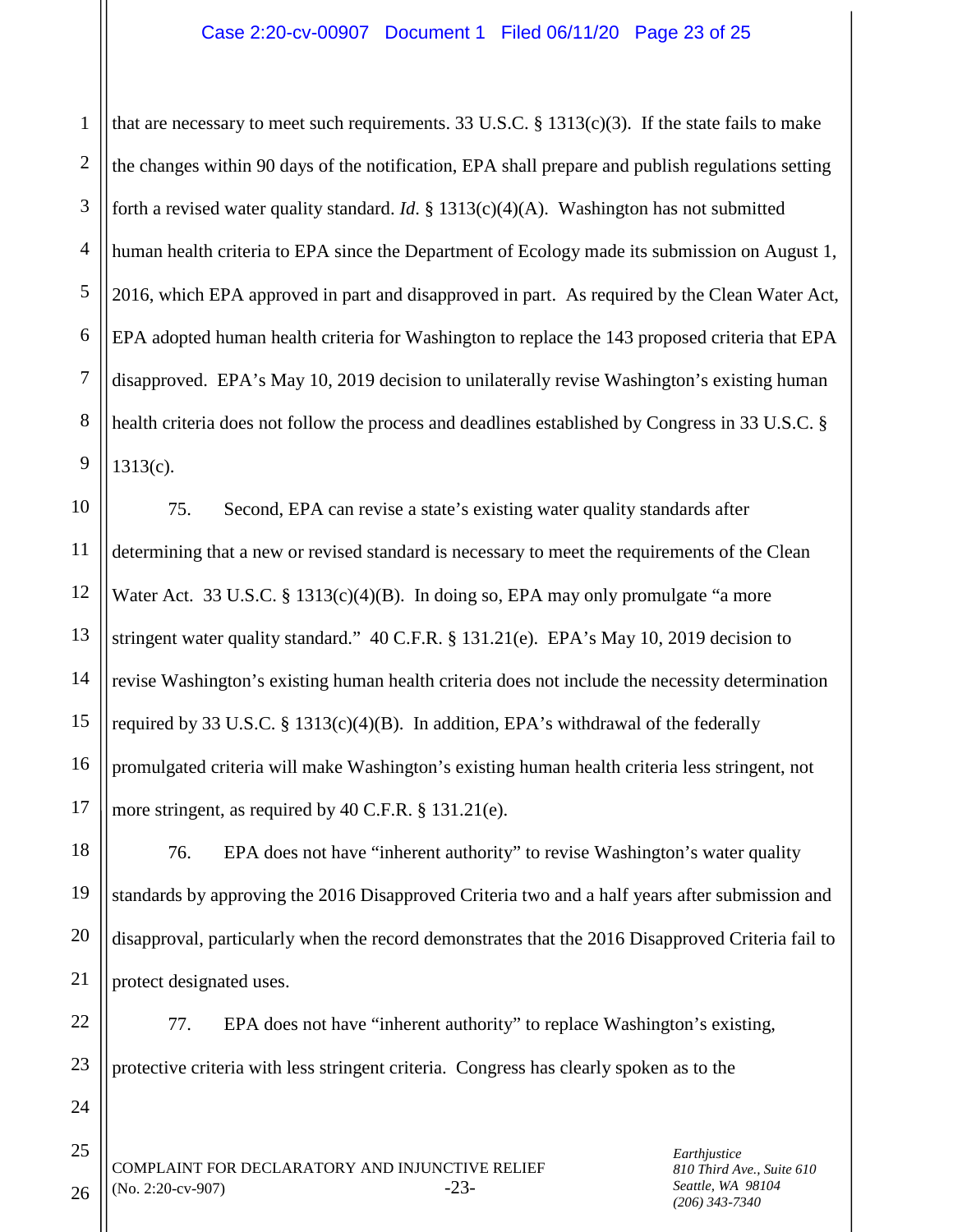### Case 2:20-cv-00907 Document 1 Filed 06/11/20 Page 24 of 25

1 2 3 circumstances and timeline in which EPA must approve, deny, or revise state water quality standards. EPA has no power to act outside of those limits. EPA's actions exceed its statutory authority under the Clean Water Act.

4 5 6 7 78. Based on the foregoing, as well as 33 U.S.C. § 1313(c) and 5 U.S.C. § 706(2)(C), Plaintiffs are entitled to an order vacating both EPA's May 10, 2019 approval of the 2016 Disapproved Criteria and EPA's related May 13, 2020 withdrawal of Washington's federally promulgated standards.

# REQUEST FOR RELIEF

Based on the foregoing, Plaintiffs request the following relief:

8

9

24

25

26

10 11 1. A declaration that EPA's May 10, 2019 approval of Washington's 2016 proposed human health criteria is arbitrary and capricious, contrary to law, and an abuse of discretion;

12 13 2. A declaration that EPA's May 13, 2020 withdrawal of Washington's protective EPA-promulgated criteria is arbitrary and capricious, contrary to law, and an abuse of discretion;

14 15 16 17 3. A declaration that EPA exceeded its authority under the Clean Water Act and applicable regulations when EPA approved Washington's 2016 proposed human health criteria two and a half years after rejecting the criteria as failing to meet the requirements of the Clean Water Act;

18 19 4. Vacatur of EPA's May 10, 2019 approval of Washington's proposed 2016 human health criteria;

20 21 5. Vacatur of EPA's May 13, 2020 Withdrawal of Certain Federal Water Quality Criteria Applicable to Washington;

22 23 6. An injunction prohibiting EPA from revising Washington's federallypromulgated human health criteria unless Washington submits new or revised criteria to EPA

COMPLAINT FOR DECLARATORY AND INJUNCTIVE RELIEF (No. 2:20-cv-907) -24-